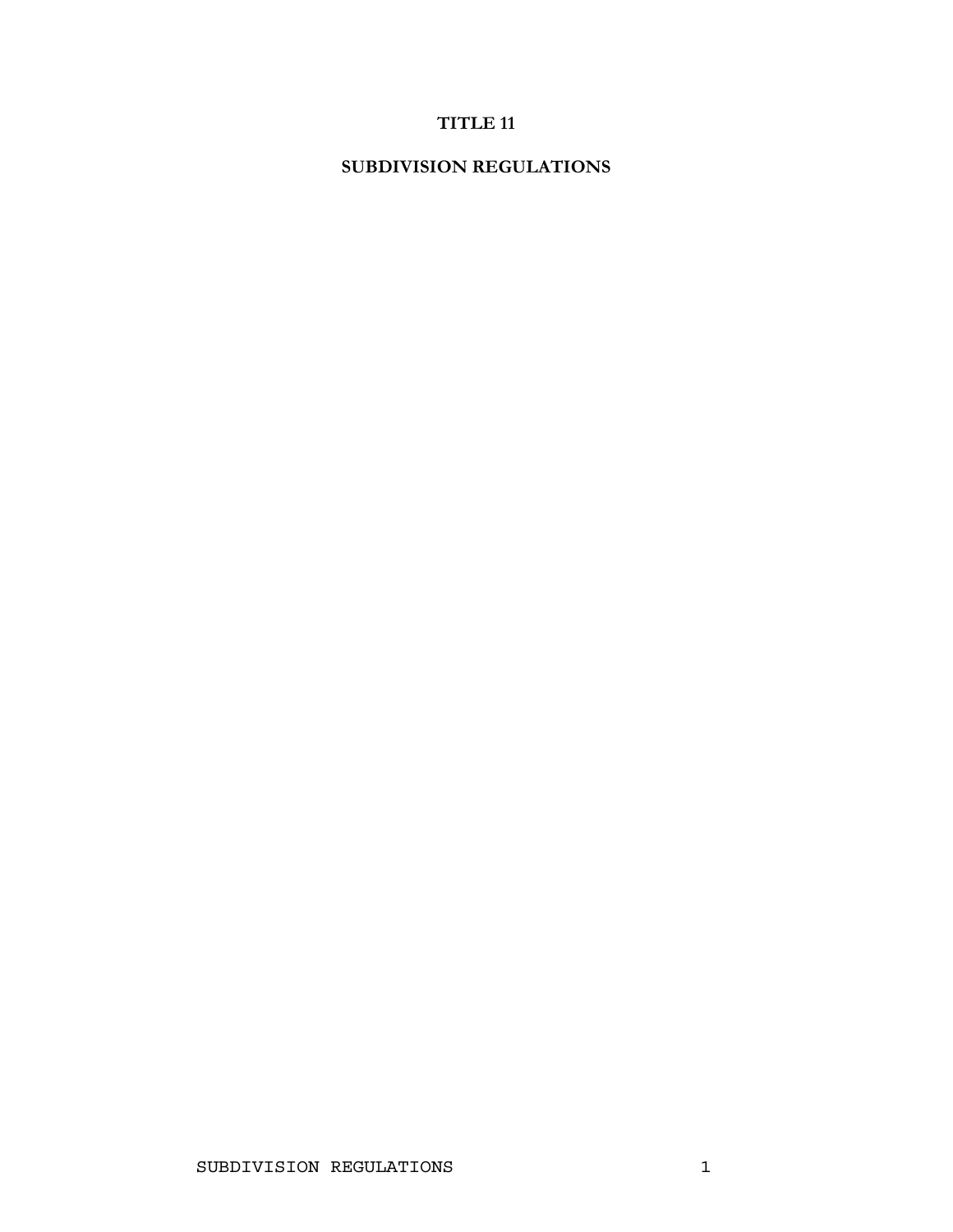### **1111 SUBDIVISION**

### **SUBDIVISION REGULATIONS**

Chapters:

11.02 Subdivision Control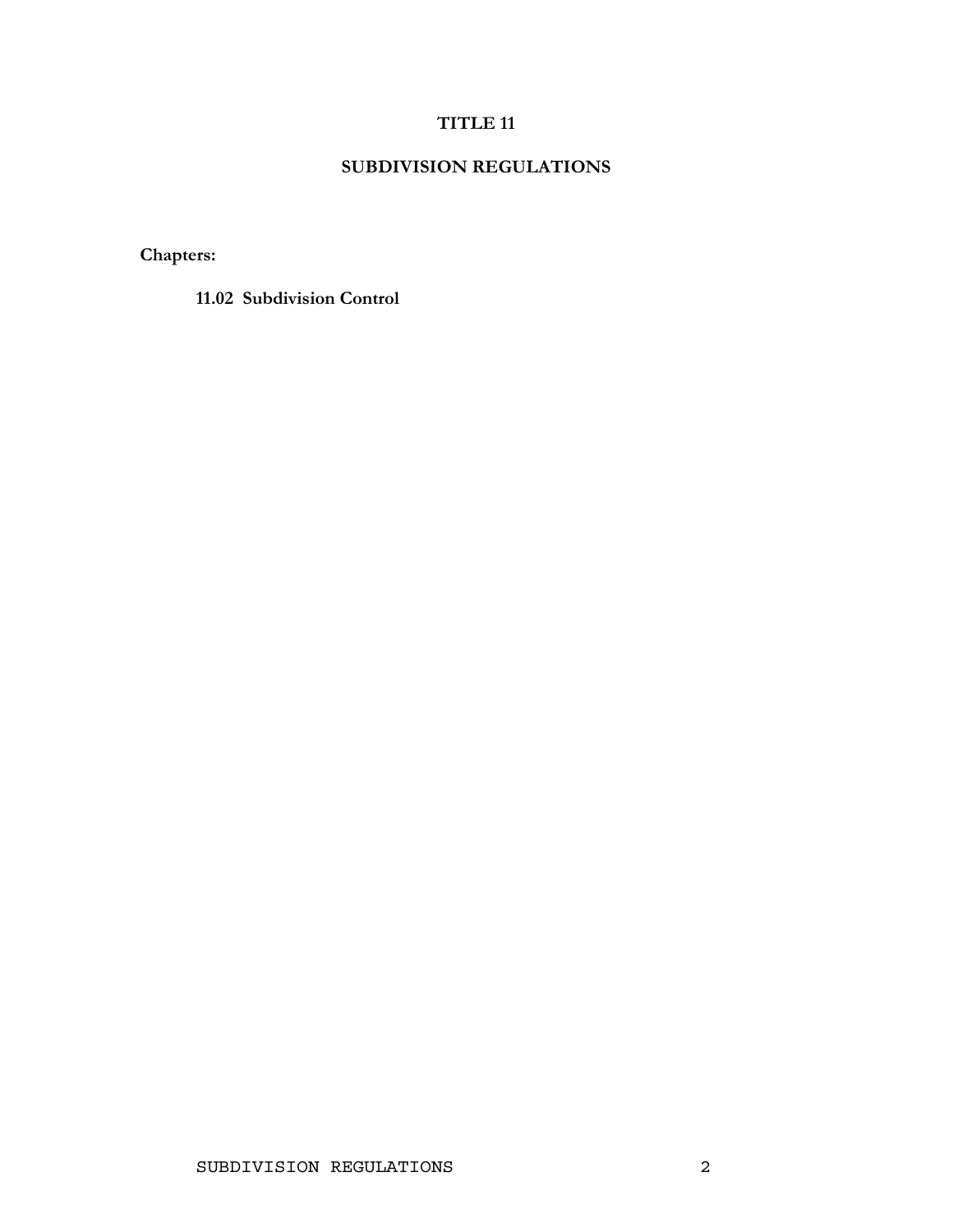#### **11.02** Suppose **Suppose**

### **SUBDIVISION CONTROL**

# **11.02.01**

| 11.02.010 | <b>Definitions</b>                 |  |
|-----------|------------------------------------|--|
| 11.02.020 | <b>Establishment of control</b>    |  |
| 11.02.030 | Procedure                          |  |
| 11.02.040 | Final plat approval                |  |
| 11.02.050 | Principals and standards of design |  |
| 11.02.060 | <b>Standards of improvement</b>    |  |
| 11.02.070 | Improvement credit procedure       |  |
| 11.02.080 | <b>Plat certificates</b>           |  |
| 11.02.090 | Variance                           |  |
| 11.02.100 | Amendment and validity             |  |

**11.02.010 Definitions.** For the purpose of this ordinance, certain terms or words used herein shall be interpreted or defined as follows: herein shall be interpreted or defined as follows:

Words used in the present tense include the future tense.

 term "shall" is always mandatory.  $\mathbf{u}$ 

- ALLEY <sup>A</sup> permanent service way providing <sup>a</sup> secondary means of access to abutting lands.  $(1)$
- BLOCK Property abutting on one side of <sup>a</sup> street, and lying between the two nearest intersecting street or railroad right-of-way, waterway or other  $(2)$ blook Tiopen,<br>two nearest interse<br>definite barrier. definite barrier.<br>TOWN COUNCIL - The Town Council of the Town of Dale, Indiana.
- $(3)$
- BUILDING SET BACK LINE The line nearest the front of and across <sup>a</sup> lot establishing the minimum open space to be provided between the front  $(4)$ LIGHT OUT DITCH LINE THE THE HISTORIC DURING OUT DITCH LINE THE THE THE HISTORIC LINE. line of buildings and the front lot line.<br>TOWN - The Town of Dale, Indiana.
- (6)
- CUL DE SAC (Court or Dead End Street) <sup>A</sup> short street having one end open to traffic and being permanently terminated by <sup>a</sup> vehicle turn-around.  $(6)$
- EASEMENT <sup>A</sup> grant by the property owner for the use of <sup>a</sup> strip of land by the public, <sup>a</sup> corporation, or person, for specified purposes. $(7)$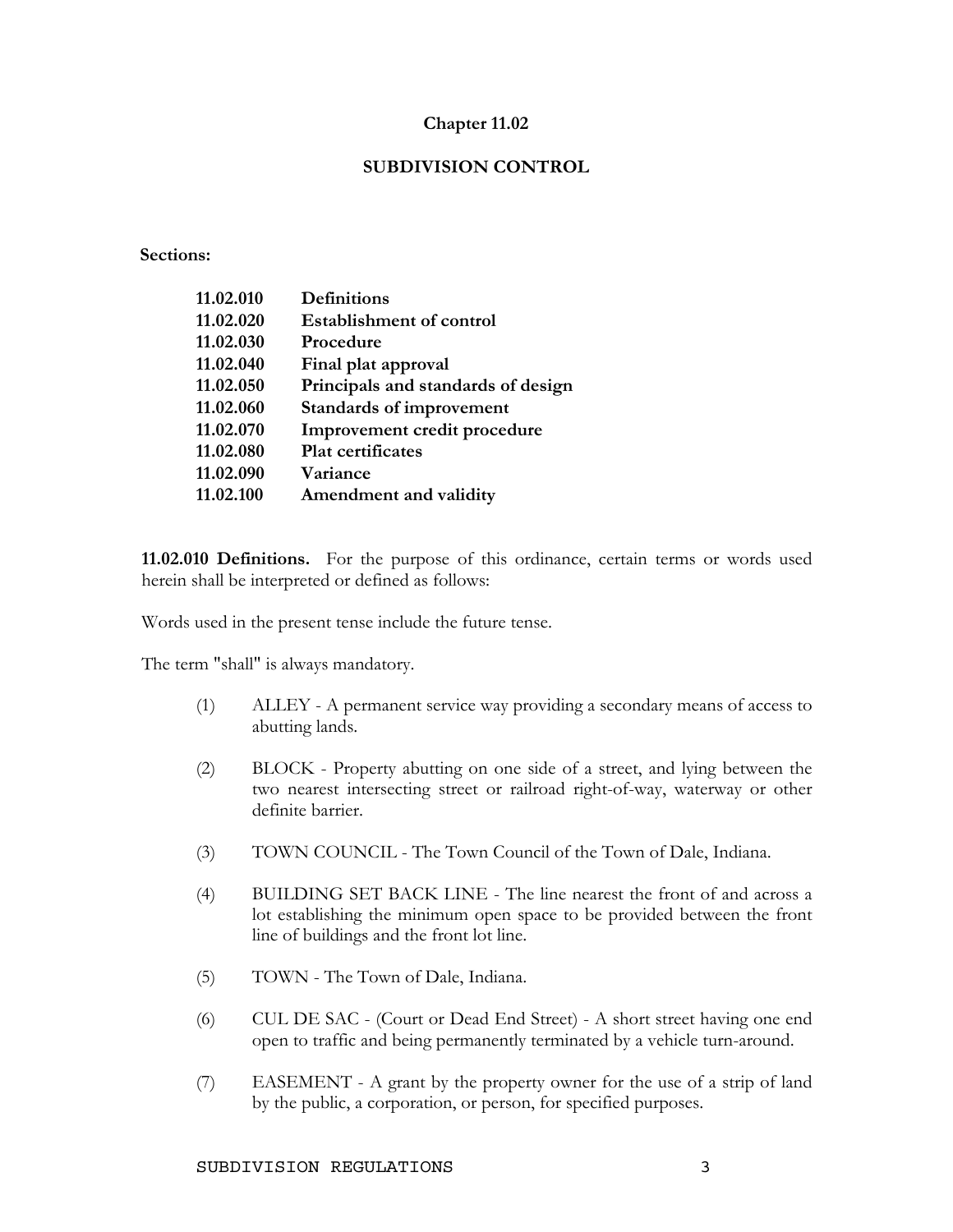- IMPROVEMENT Shall mean the construction of <sup>a</sup> street or alley to its full thickness, commencing at the subgrade according to the specifications  $(8)$ contained in 11.02.060 (2) of this chapter. The placing of a new surface over  $\frac{1}{2}$  contained in 11.02.060 (2) of this chapter. The placing of a new surface over an existing paved or closed surface street or alley shall not be considered as an existing paved or closed surface stree<br>an improvement but as maintenance.
- LOT <sup>A</sup> portion of <sup>a</sup> subdivision, or other parcel of land intended as <sup>a</sup> unit for transfer of ownership or for development.  $(9)$
- PLAT A map or chart indicating the subdivision or resubdivision of land. A map or chart indicating<br>to be filed for record.  $(10)$
- STREET A right-of-way, dedicated or otherwise legally established to the<br>public use, which affords the principal means of access to abutting property.  $(11)$ public use, which affords the principal means of access to abutting property. A street may be designated as a highway, thoroughfare, parkway, boulevard, reference thay be designated as a highway, thought<br>road, avenue, lane, drive or other appropriate<br>classified according to function as follows: classified according to function as follows:
	- Arterial Streets are those designed for large volumes of traffic movement. Certain Arterial Streets may be classed as Limited Access А. Highways to which entrances and exits are provided only at<br>Highways to which entrances and exits are provided only at controlled intersections and access is denied to abutting properties.
	- Feeder Streets are important streets planned to facilitate the<br>collection of traffic from minor streets, and to provide circulation **B.** reduct of traffic from minor streets planned to had the collection of traffic from minor streets, and to provide circulation within neighborhood areas and convenient ways for traffic to reach concentrion of that<br>within neighborhometers.
	- Residential Streets are those designated primarily to provide access to abutting properties, usually residential. Certain Residential Streets  $C_{\cdot}$ may be Marginal Access Streets parallel to Arterial Streets, which<br>may be Marginal Access Streets parallel to Arterial Streets, which provide access to abutting properties, usually restatements. Secret respectively and ways for traffic to reach<br>provide access to abutting property and ways for traffic to reach may be marginal recess streets pa<br>provide access to abutting propert<br>access points on Arterial Streets.
- SUBDIVIDER Any person or persons, firm or corporation engaged in<br>developing or improving a tract of land which complies with the definition  $(12)$ of a subdivision as defined in this ordinance. of a subdivision as defined in this ordinance.<br>SUBDIVISION -
- $(13)$ 
	- The division of any parcel of land shown as a unit, part of a unit, or<br>as contiguous units on the last preceding transfer of property into  $A_{-}$ the division of any parcel of land shown as a dilit, part of a dilit, of<br>as contiguous units on the last preceding transfer of property into<br>two or more parcels, sites or lots, any one of which is less than five As coniguous aims on the last preceding transfer or property line<br>two or more parcels, sites or lots, any one of which is less than five<br>(5) acres in area, for the purpose, whether immediate or future, or two of more pareels, sites of lots, any one of which is less than live<br>(5) acres in area, for the purpose, whether immediate or future, or<br>transfer of ownership, provided however, that the division or  $(5)$  acres in area, for the parpose, whence infined the division or transfer of ownership, provided however, that the division or partition of land into parcels of more than five  $(5)$  acres not involving relative of ownership, provided however, that the division of<br>partition of land into parcels of more than five (5) acres not involving<br>any new streets or easements of access, and the sale or exchange does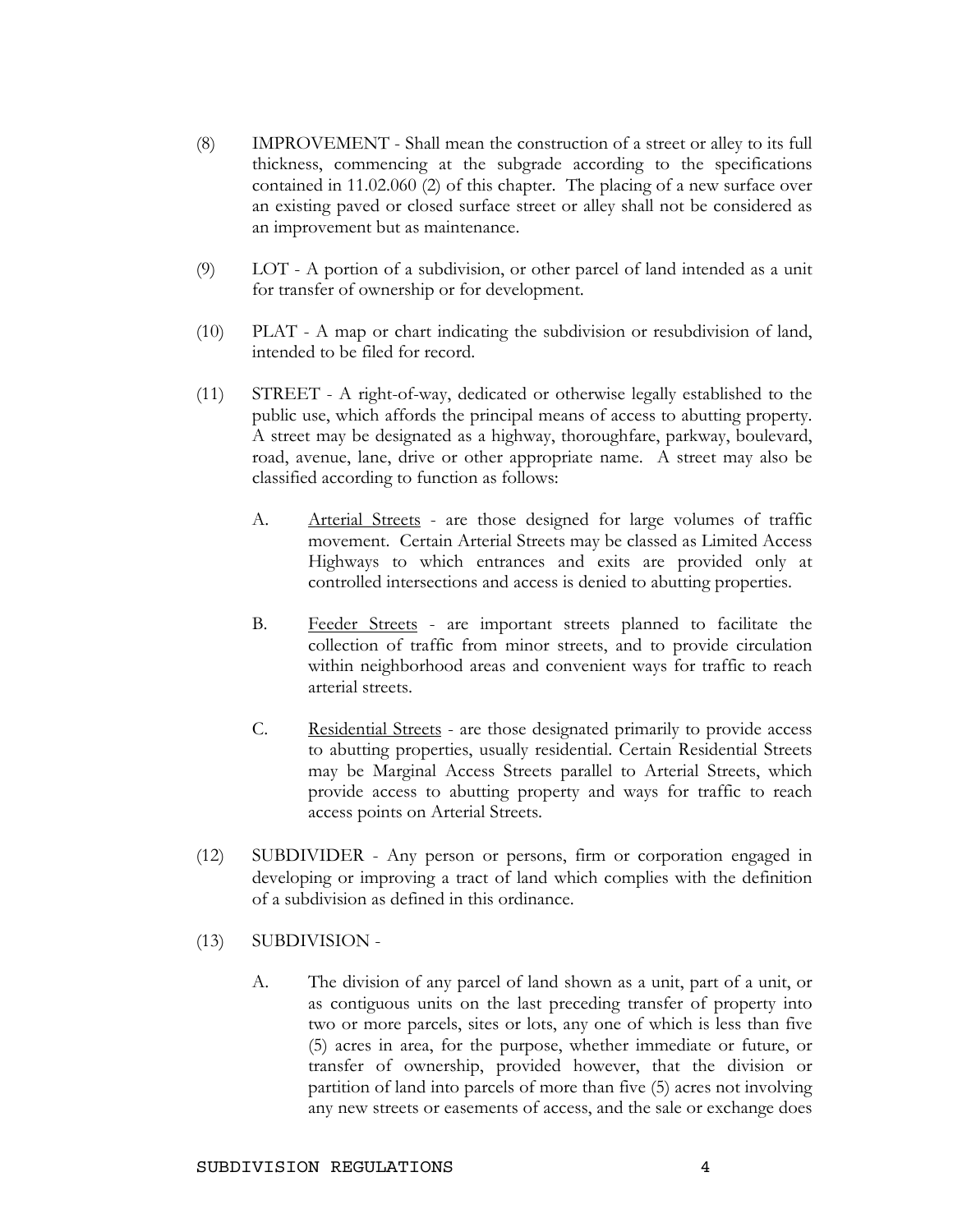not create additional building sites, shall not be considered a subdivision or,

- Subdivision or,<br>The improvement of one (1) or more parcels of land for residential. ement of one (1) or more parcels of land for residential,<br>or industrial structures or groups of structures involving B. the improvement of one  $\left(1\right)$  of more parcels of tand for residential,<br>commercial or industrial structures or groups of structures involving<br>the subdivision spaces for common use by owners, occupants or Lease holders or as easements for the extension and maintenance of lease holders or as easements for the extension and maintenance of public sewer, water, storm drainage or other public utilities and<br>public sewer, water, storm drainage or other public utilities and public sewer, water, storm drainage or other public utilities and
- racinities.<br>PLANNING AND ZONING BOARD The Planning and Zoning Board<br>of the Town of Dale. (Ord. 2007-14, S11.02.010, Nov. 13, 2007) (Ord. 2007- $(14)$ of the Town of Dale. (Ord. 2007-14, S11.02.010, Nov. 13, 2007) (Ord. 2007-12, S11.02.010, Nov. 5, 2007) (Ord. 2000-4, Article I, May 18, 2000) (Ord. 1978-14, Article I-1, Dec. 14, 1978)

**Example 2.020** Establishment of control. No plat or replat of a subdivision of land located within the jurisdiction of the Town of Dale shall be recorded until it shall have been approved by the Planning and Zoning. The Patt of a subdivision of fail focated<br>approved by the Planning and Zoning Board and such approval shall have been entered in writing on the plans and a control of the Planning and Zoning Board and such approval shall have been entered in<br>writing on the plat by the Planning and Zoning Board and the Clerk-Treasurer and other approved by the Flaming and Zoning Board and such approval shall have been entered in<br>writing on the plat by the Planning and Zoning Board and the Clerk-Treasurer and other<br>appropriate entities. (Ord. 2007-14, S11.02.020, appropriate entities. (Ord. 2007-14, S11.02.020, Nov. 13, 2007) (Ord. 2007-12, S11.02.020, Nov. 5, 2007) (Ord. 2000-4, Article II, May 18, 2000) (Ord. 1978-14, Article II-2, Dec. 14, **1978**)

# **Procedure.**  $\overline{\phantom{a}}$

Preliminary Considerations. - In order to make the most of the opportunities<br>related to the subdivision and to conserve time, effort and expense, the  $(1)$ **EXEMINARY CONSIDERATIONS.** The OCCET CO THARCE THE INDICATE OF THE OPPORTUNITIES related to the subdivision and to conserve time, effort and expense, the owner or subdivider should consult with the Planning and Zoning Boa public officials prior to the preparation of the preliminary plan of the public officials prior to the preparation of the preliminary plan of the subdivision. Requirements of the preparation of the preliminary plan of the subdivision. Requirements of the plan; school and recreational sites; plant of the and profile of the preparation of the premiumary plant of the<br>subdivision. Requirements of the plan; school and recreational sites;<br>shopping centers: community facilities: sanitation, water supply and drainage: relationship to other developments existing and proposed: in the drainage: relationship to other developments existing and proposed: in the vicinity, should be determined in advance of the preparation of the vicinity, should be determined in advance of the preparation of the examples of the preparation of the subdivision plan. Consultation should also be held with those familiar with subdivision plan. Consultation should also be held with those familiar with the economic factors affecting the subdivision. A thorough estimate of the subdivision plan. Consultation should also be field with those familiar with<br>the economic factors affecting the subdivision. A thorough estimate of the<br>situation will result in sound decisions with respect to form, charact the extent of the proposed subdivision. No land shall be subdivided for the extent of the proposed subdivision. No land shall be subdivided for residential use unless adequate access to the land over improved streets or residential use unless adequate access to the land over improved streets or the extent of the proposed subdivision. Two failed shall be subdivided for<br>residential use unless adequate access to the land over improved streets or<br>thoroughfares exists or will be provided by the subdivider, or if such residential use unless adequate access to the land over improved streets of<br>thoroughfares exists or will be provided by the subdivider, or if such land is<br>considered by the Planning and Zoning Board or other appropriate en to be unsuitable for such use by reason of flooding or impropriate entities<br>to be unsuitable for such use by reason of flooding or improper drainage. to be unsuitable for such use by reason of flooding or improper drainage, to be distinuate for such use by reason of hooding of improper diamage,<br>objectionable earth and rock formation, topography or any other feature<br>harmful to the health and safety of possible residents and the community as a be be calculated to the health and safety of possible residents and the community as a whole. (Ord. 2007-14, S11.02.030(1), Nov. 13, 2007) (Ord. 2007-12, (Ord. 2007-14, S11.02.030(1), Nov. 13, 2007) (Ord. 2007-12, whole: (Ord. 2007-14, 011.02.030(1), 130<br>S11.02.030(1), Nov. 5, 2007) (Ord. 2000-4, <sub>1</sub><br>(Ord. 1978-14, pt. Article III-3, Dec. 14, 1978)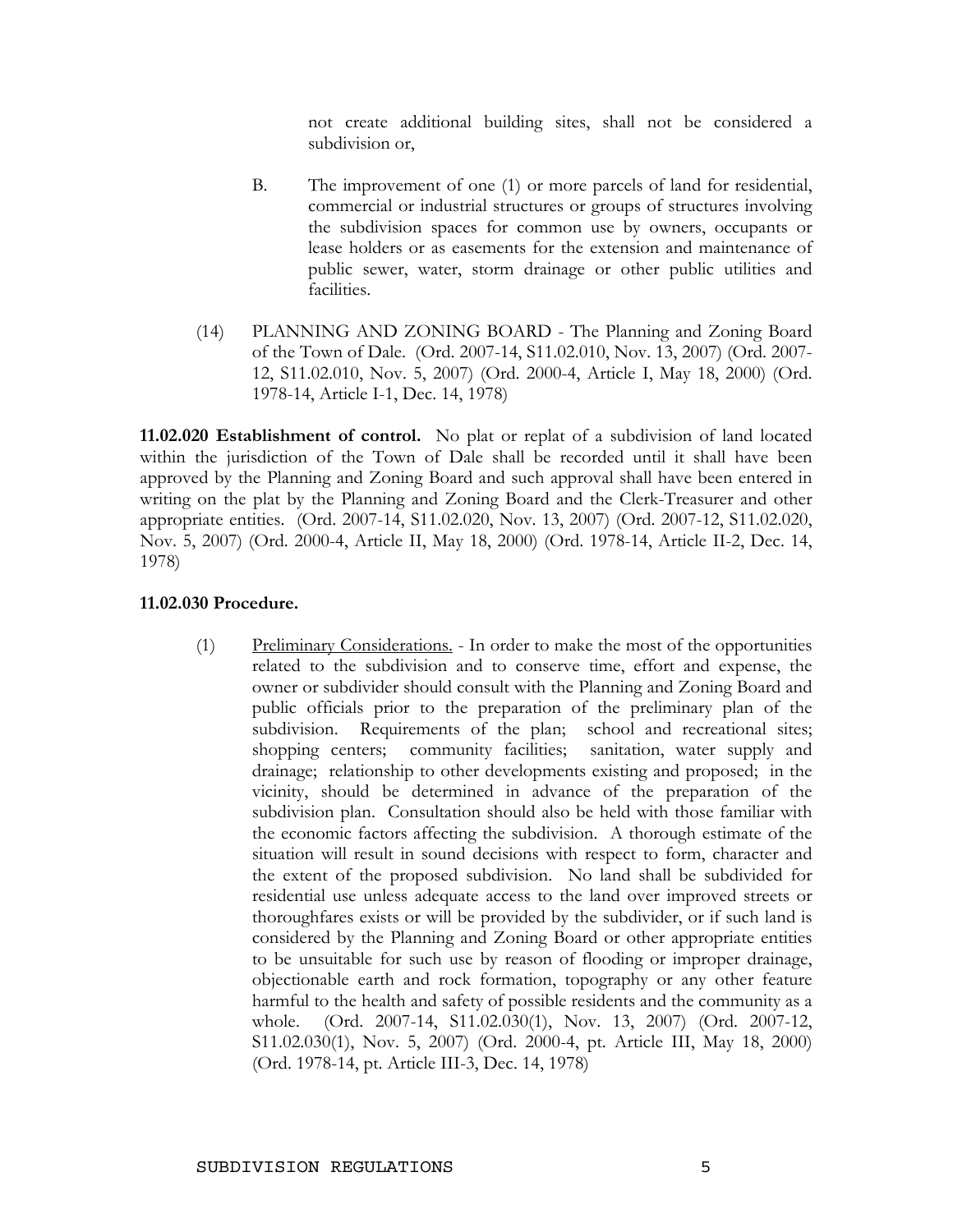- Application for Preliminary Approval. A person or corporation desiring<br>preliminary approval of a plat of a subdivision of any land lying within the  $(2)$  $\frac{1}{2}$  increases to the Town Planning and Zoning Board shall submit a written<br>iurisdiction of the Town Planning and Zoning Board shall submit a written premiumary approval of a plat of a subdivision of any land fying width the<br>jurisdiction of the Town Planning and Zoning Board shall submit a written<br>application therefore to the Planning and Zoning Board. Such application application of the Town Framing and Zoning board shall subh<br>application therefore to the Planning and Zoning Board. Such<br>shall be accompanied by the following information and plans.
	- Location map showing:  $A_{\cdot}$  $\overline{a}$ 
		- 1. Subdivision and location.
		- 2. Major thoroughfares related to the subdivision.
		- 3. Public transportation lines.
		- 4. Parks and Playgrounds.
		- 5. Other community features.
		- 6. Title, scale, north point and date.

The location map need not be a special drawing. The data may be shown by notations on available maps.

- Site map showing: 1. $\mathbf{B}$ 
	- Topographical data in one of the following forms, which shall be determined by the Town Council during preliminary  $\mathbf{1}$ ropographical data in one of<br>be determined by the Tow<br>consideration of the plan: consideration of the plan:
		- <sup>A</sup> Contour Map with contours at vertical intervals of two (2) feet if the general slope of the site is less than  $(a)$ the combined map with contours at vertical intervals of  $f(w)$  (2) feet if the general slope of the site is less than ten (10) per cent and at vertical intervals of five (5) feet if the general slope of the site is less than<br>ten  $(10)$  per cent and at vertical intervals of five  $(5)$ <br>feet if the general slope is greater than ten  $(10)$  per feet if the general slope is greater than ten  $(10)$  per cent.<br>A Land Inspection Sketch showing terrain features,
	- A Land Inspection Sketch showing terrain features,<br>wooded areas, buildings and other natural or artificial<br>features which would affect the plan of the  $(b)$ features which would affect the plan of the  $30001$   $151011$ .
	- Tract boundary lines, showing dimensions, bearings, angles and references to the section, township and range lines or  $2.$ and references to the section, township and range lines or comers.
	- Streets and right-of-way, on or adjoining the site, including dedicated widths, approximate gradients, types and widths of 3. parcets and right-or-way, on or adjoining the site, including<br>dedicated widths, approximate gradients, types and widths of<br>pavements, curbs, sidewalks, and other pertinent data. No pavements, curbs, sidewalks, and other pertinent data.<br>trees are to be located within ten (10) feet of a sewer line.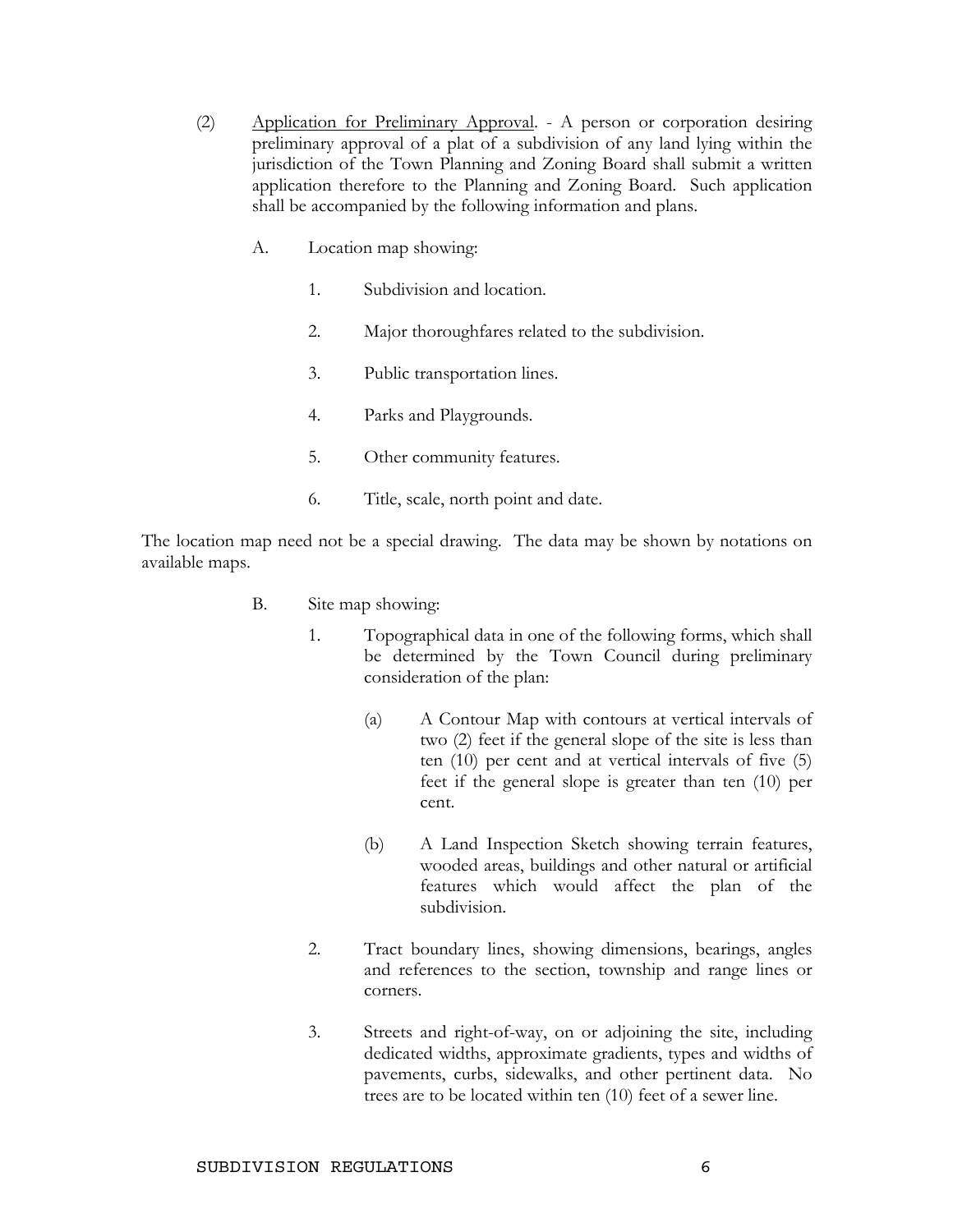- 4. Easement: Location, widths and purposes.
- Utilities, including sanitary and storm sewers, other drainage facilities, water lines, gas mains; electric utilities and other 5. Facilities, metaling saintary and storm sewers, other dramage<br>facilities. Water lines, gas mains; electric utilities and other<br>facilities. Approximate size or capacity of each should be reflectives, water mest, gas mains, electric durines and other<br>facilities. Approximate size or capacity of each should be<br>shown and the locations of or distance of each existing utility shown and the locations of or distance of each existing utility indicated.<br>6. Existing or proposed platting of adjacent land. marcarcu.
- 
- Other features or conditions which would affect the subdivision favorable or adversely. Subdivision favorable or adversely.<br>
8. Title, scale, north point and date.
- 
- Preliminary Plan of the subdivision, drawn to scale of fifty (50) feet to one (1) inch or one hundred (100) feet to one (1) inch, provided  $C$ . the remaining Figure 3.1 and or the subdivision, the win to search inty  $(30)$  feet to one (1) inch, provided bowever, that if the resulting drawing would be over thirty-six  $(36)$ to one (1) hen of one handled (100) feet to one (1) hen, provided<br>however, that if the resulting drawing would be over thirty-six  $(36)$ <br>inches in shortest dimension, a scale as recommended by the Town mowever, that if the result<br>inches in shortest dimension From De used.<br>
1. Proposed name of the subdivision.
	-
	- 2. Names and addresses of owner and subdivider and engineer<br>or surveyor, who prepared the plan.
	- Street pattern, showing the names (which shall not duplicate<br>other names of streets in the community) and widths of 3. other names of streets in the community) and widths of rights-of-way or streets, and widths of cross-walks, easements offer hands<br>rights-of-way<br>or alleys.
	- or ancys.<br>Layout of lots, showing approximate dimensions and  $\overline{4}$ . numbers.
	- Parcels of land proposed to be dedicated or reserved for schools, parks, playgrounds or other public, semi-public or s. Tarees of failed proposes schools, parks, playgrour
	- EUR COMMAND PUPOSES.<br>
	6. Building setback or front yard lines as established in the Zoning Ordinance of the Town of Dale. Zoning Ordinance of the Town of Dale.<br>7. Key Plan. Legend and notes.
	-
	- 8. Scale, north point and date.

beale, north point and date.<br>NOTE: The information called for in Items B and C above. TE: The information called for in Items F<br>be submitted as one or two maps or plans.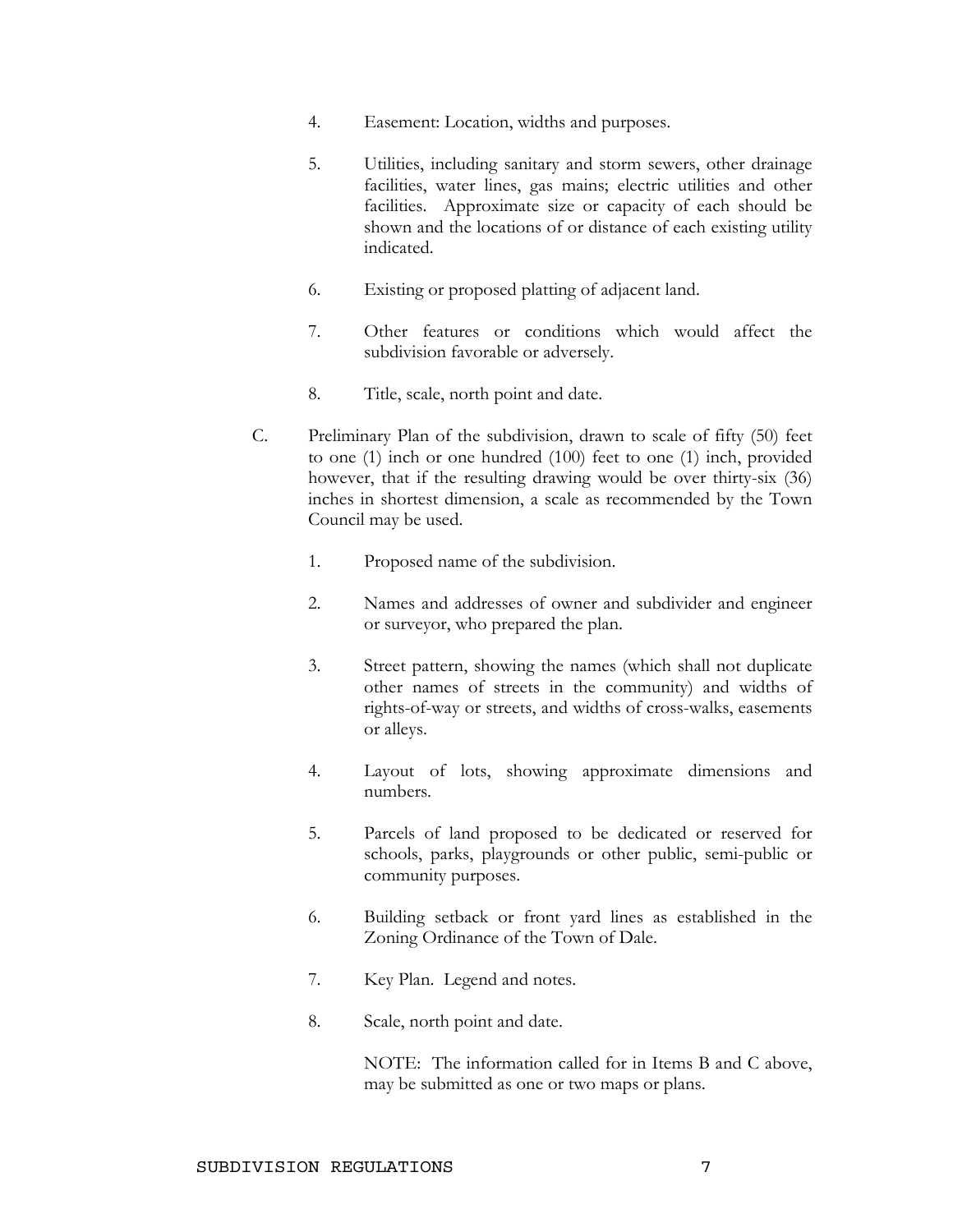- Preliminary Engineering Plans showing: D. 1.
	- mary engineering Pians showing:<br>Typical cross-sections and specifications for proposed street 1. improvements.
- Plan locations and other explanatory data concerning the installation of sanitary and storm sewerage systems and water 2. That locations and our<br>installation of sanitary a<br>distribution system.
- distribution system.<br>
E. Description of the protective covenants or private restrictions to be<br>
incorporated in the plat of the subdivision.
- Information as to any agreements which have been entered into with<br>the owners of other property within the neighborhood in which the  $F_{\cdot}$ mormation as to any agreements which have been entered into with<br>the owners of other property within the neighborhood in which the<br>proposed subdivision is located, as to general plans for the entire neighborhood. Reference should be made for suggestions as to the entire<br>neighborhood. Reference should be made for suggestions as to the proposed subdivision is located, as to general pains for the entire<br>neighborhood. Reference should be made for suggestions as to the<br>general street pattern and design of the neighborhood. Wherever programs as to the general street pattern and design of the neighborhood. Wherever<br>possible all of the property owners within the neighborhood should endeavor to agree upon a general plan for its development, in order possible an of the property owners whilm the neighborhood should<br>endeavor to agree upon a general plan for its development, in order<br>that each subdivision may be designed as an integral part of a wellthat each subdivision may be designed as an integral part of a well-considered over all plan.
- The application shallbe accompanied by <sup>a</sup> certified check or money order in the amount of One Hundred Dollars (\$100.00) plus Ten G. File application shall be accompanied by a certified crick of money<br>order in the amount of One Hundred Dollars (\$100.00) plus Ten<br>Dollars (\$10.00) for each lot in the proposed subdivision with a total older in the amount of One Francice Bonars (\$160.00) plus Fen<br>Dollars (\$10.00) for each lot in the proposed subdivision with a total<br>minimum charge of One Hundred Fifty Dollars (\$150.00) to cover  $\frac{1}{2}$  the coast of checking and verifying the proposed plat, and such the coast of checking and verifying the proposed plat, and such Aminimum enarge of One Francice Firty Donars (\$150.00) to cover<br>the coast of checking and verifying the proposed plat, and such<br>amount shall be deposited in the General Fund. Park fees shall be in amount shall be deposited in the General Fund. Park fees shall be in<br>the amount of Fifty Dollars (\$50.00) for each lot platted in a residential zoned area and Fifty Dollars (\$50.00) for each lot platted in a<br>Residential zoned area and Fifty Dollars (\$50.00) per acre platted in a The amount of Fity Bohars (\$90.00) for each for platted in a<br>Residential zoned area and Fifty Dollars (\$50.00) per acre platted in a<br>Commercial or Industrial zoned area, such fees shall be deposited Interactural and real and real and real control of personal personal commercial or Industrial zoned area, such fees shall be deposited<br>Short the Park and Recreation Non-reverting fund. (Ord. 2007-14, into the Park and Recreation Non-reverting fund. (Ord. 2007-14, S11.02.030(2), Nov. 13, 2007) (Ord. 2007-12, S11.02.030(2), Nov. 5, 2007) (Ord. 2000-4, pt. Article III, May 18, 2000) (Ord. 1978-14, pt. Article III-4, Dec. 14, 1978)
- Article III-4, Dec. 14, 1976)<br>Plat Approval. After an application for approval of a plat of a subdivision. roval. After an application for approval of a plat of a subdivision,<br>with two (2) copies of all maps and data has been filed, the Planning  $(3)$  $\frac{1}{\text{rad }2\text{pp}$  and  $\frac{1}{\text{rad }2\text{mp}}$  and  $\frac{1}{\text{rad }2\text{mp}}$  and  $\frac{1}{\text{rad }2\text{mp}}$  and  $\frac{1}{\text{rad }2\text{pm}}$  and  $\frac{1}{\text{rad }2\text{pm}}$  Board shall review the Preliminary Plan and give its approval, or return the plan to the subdivider with suggestions for changes. No<br>return the plan to the subdivider with suggestions for changes. No and 20th be plant of the subdivider with suggestions for changes. No<br>application will be considered at a meeting unless it has been filed with the Planning and Zoning Board at least twenty (20) days and not more than<br>Planning and Zoning Board at least twenty (20) days and not more than forty-five (45) days, before the date of such meeting. (Ord. 2007-14, and the date of such meeting. (Ord. 2007-14, forty-five  $(45)$  days, before the date of such meeting. (Ord. 2007-14, (Ord. 2007)<br>S11.02.030(3), Nov. 13, 2007) (Ord. 2007-12, S11.02.030,(3), Nov. 5, 2007)<br>(Ord. 2000-4, pt. Article III, May 18, 2000) (Ord. 1978-14, pt. Article III-5, (Ord. 2000-4, pt. Article III, May 18, 2000) (Ord. 1978-14, pt. Article III-5, Dec. 14, 1978)
- Specifications for Final Plat. Following the approval on the Preliminary Plan, the Planning and Zoning Board will notify the applicant in writing that $(4)$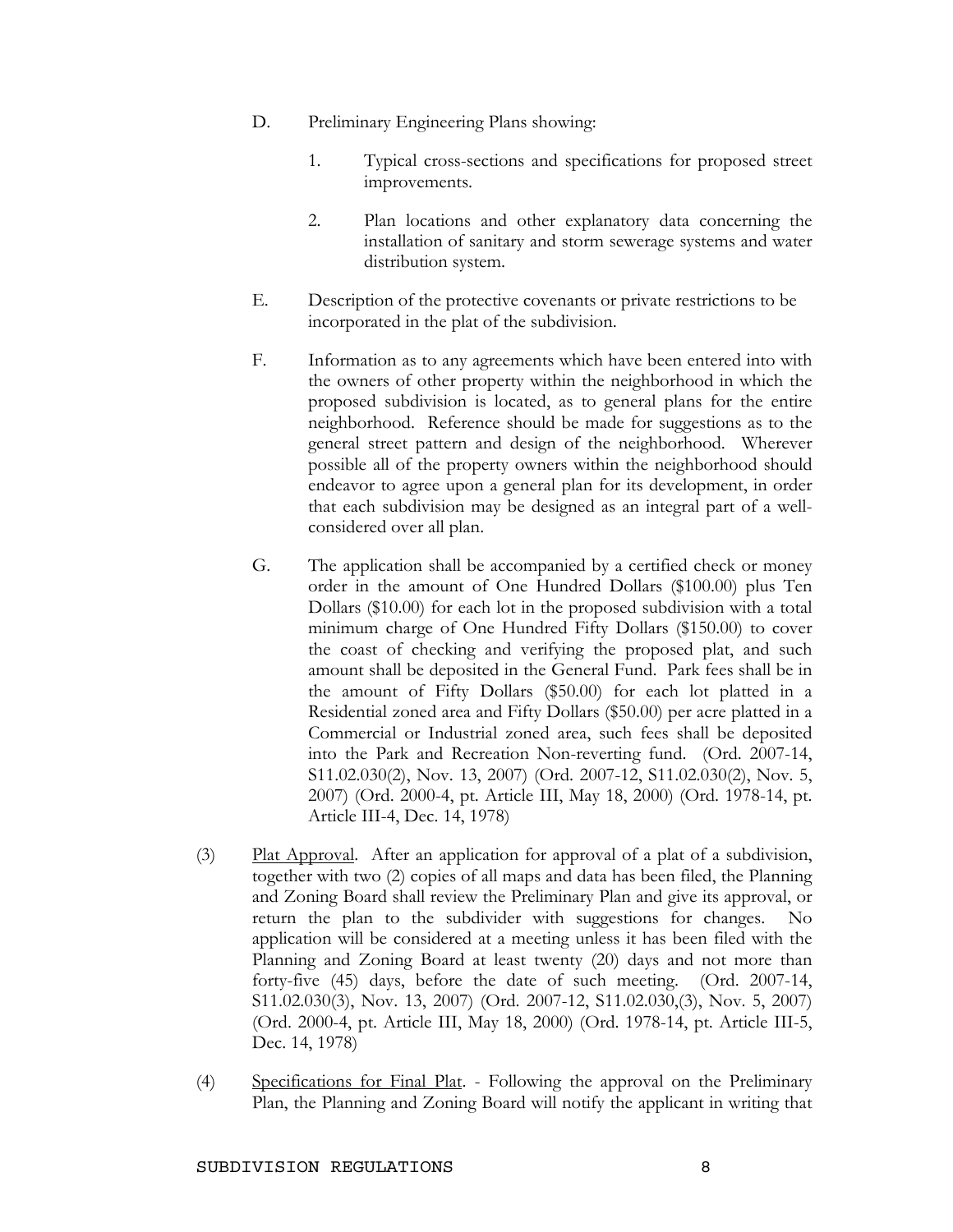is ready to receive the Final Plat, or will advise the applicant of any further changes in the Preliminary Plan which are desired or should have changes in the Preliminary Plan which are desired or should consideration. The Final Plat shall meet the following specifications: consideration. The Final Plat shall meet the following specifications:

- The Plat may include all or only a part of the plan submitted for  $A_{\cdot}$ approval.
- The original drawing of the Plat of the subdivision shall be drawn to<br>a scale of fifty (50) feet to one (1) inch, provided that if the resulting  $B<sub>r</sub>$ a scale of fifty (50) feet to one (1) inch, provided that if the resulting<br>drawing would be over thirty-six (36) inches in shortest dimension, a  $\alpha$  scale of may (50) feet to one (1) inch, provided that it the resulting<br>drawing would be over thirty-six (36) inches in shortest dimension, a<br>scale of one hundred (100) feet to one (1) inch may be used. Three  $\frac{1}{2}$  scale of one hundred (100) feet to one (1) inch may be used. Three black or blue line prints shall be submitted with the original final plat. black or blue line prints shall be submitted with the original final plat, methods, three black line prints and be subtracted with the original final plat, or in order to conform to modern drafting and reproduction methods, three black line prints and a reproducible print shall be methods, three black line prints and a reproducible print shall be  $\sum_{\text{S}}$
- The following basic information shall be shown:  $C_{\cdot}$ 1.
	- Accurate boundary lines, with dimension and angles, which provide <sup>a</sup> survey of the tract, closing with <sup>a</sup> error of not more than one (1) foot in five thousand (5,000) feet.
	- Accurate distances and directions to the nearest established street corners or official monuments. Reference corners shall street corners or official monuments. Reference corners shall 2. Accurate distances and directions the street corners or official monument be accurately described on the plan.
	- 3. Accurate locations of all existing and recorded streets intersecting the boundaries of the tract. intersecting the boundaries of the tract.<br>4. Accurate metes and bounds description of the boundary.
	-
	- Source of title to the land as shown by the books of the<br>County Recorder. County Recorder.<br>6. Street names.
	-
	- 7. Complete curve notes for all curves included in the plan.
	- Street lines with accurate dimensions in feet and hundredths<br>of feet, with angles to street, alley and lot lines. of feet, with angles to street, alley and lot lines.<br>9. 1. Lot numbers and dimensions.
	-
	- 10. Easements for utilities and any limitations on such easements.
	- Accurate dimensions for any property to be dedicated or reserved for public, semi-public or community use.11.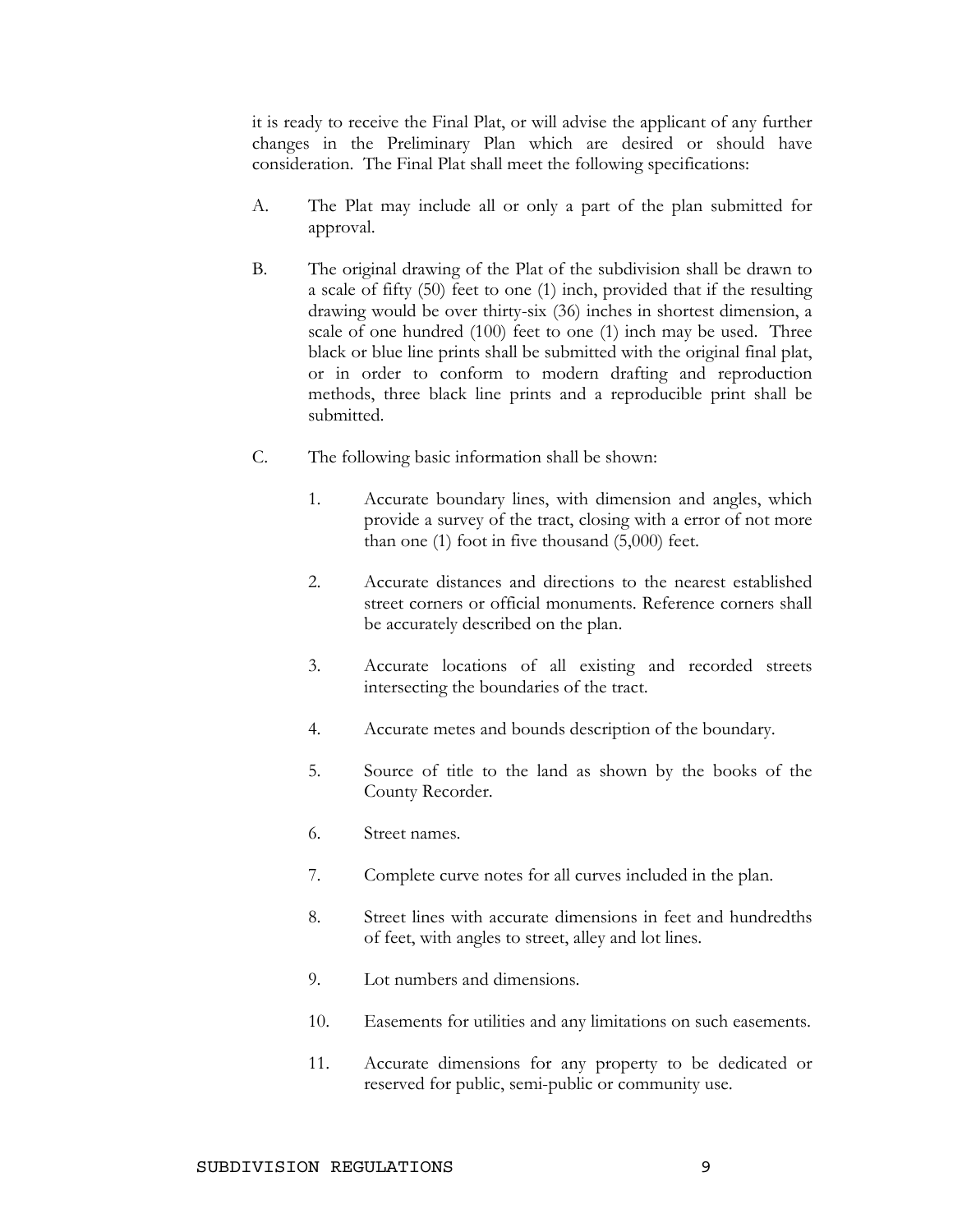- 12. Building setback or front yard lines and dimension as established in Zoning Ordinance of the Town of Dale.
- Location, type, material and size of all monuments and lot 13. mando.
- nancers.<br>
14. Restrictions of all types which will run with the land and become covenants. become covenants.<br>15. Name of the subdivision.
- 
- 16. Name and address of the owner and subdivider.
- 17. North point, scale and date.
- 18. Certification by a registered professional engineer or registered land surveyor.
- registered land surveyor.<br>Certificate for approval by the Town Council. (Ord. 2007-14, Certificate for approval by the Town Council. (Ord. 2007-14,<br>S11.02.030(4), Nov. 13, 2007) (Ord. 2007-12, S11.02.030(4), 19. S11.02.030(4), Nov. 13, 2007) (Ord. 2007-12, S11.02.030(4), ST1.62.656(1), TWO: 15, 2667) (Ord. 2667-12, 511.<br>Nov. 5, 2007) (Ord. 2000-4, pt. Article III, May<br>(Ord. 1978-14, pt. Article III-6, Dec. 14, 1978)

# **Final plat approval.**  $\overline{10}$

- When the final plat is submitted to the Planning and Zoning Board, it shall be accompanied by <sup>a</sup> certificate from the subdivider stating one of the  $(1)$ be accompanied by a certificate from the subdivider stating one of the following.
	- <sup>A</sup> certificate that all improvements and installations for the subdivision required for its approval will be made or installed in  $A_{\cdot}$ subdivision required for its approval<br>accordance with specifications; or
	- <sup>A</sup> bond which shall: **B.** 1.
		- Run to the Town of Dale; 2.
		- Be in an amount determined by the Planning and Zoning Board to be sufficient, in amount to complete the 2. Even an amount determined by the Framing and Zoning<br>Board to be sufficient, in amount to complete the<br>improvements and installations in compliance with this board to be sat<br>improvements and<br>ordinance; and,
	- Specify the time for the completion of the improvements and  $3.$ motanations.
	- Within areasonable time after application for approval of the Final Plat, the Board of Planning and Zoning shall approve or disapprove  $C_{\cdot}$ within a reasonable time after approach for approval of the Final<br>Plat, the Board of Planning and Zoning shall approve or disapprove<br>it. If the Planning and Zoning Board approves, it shall affix the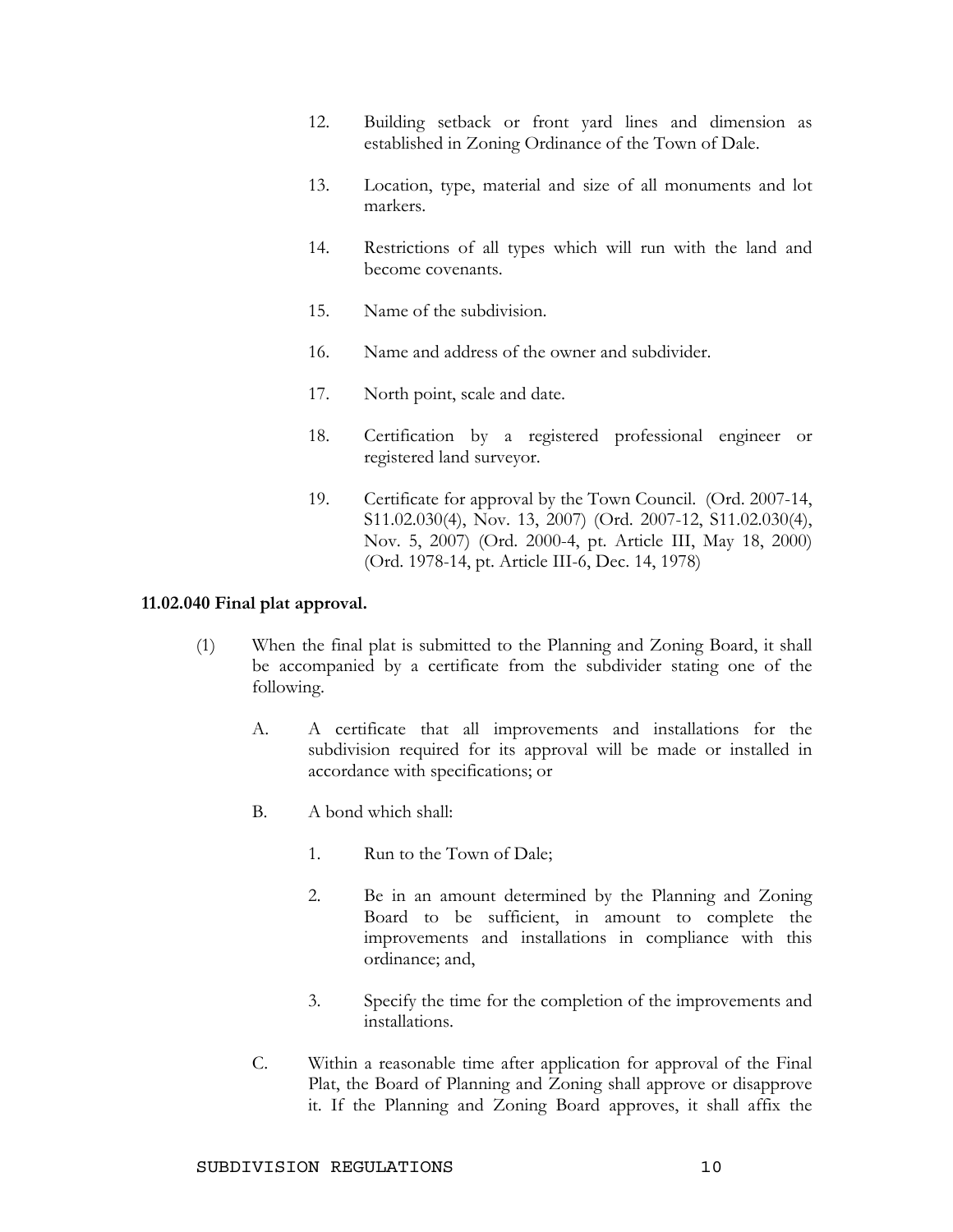Town's seal upon the plat together with the certifying signatures of its members and clerk-treasurer. If it disapproves, it shall set forth its its members and clerk-treasurer. If it disapproves, it shall set forth its FOWH'S sear upon the plat together with the eerthying signatures of<br>its members and clerk-treasurer. If it disapproves, it shall set forth its<br>reason in its own records and provide the applicant with a copy. 2007-14, S11.02.040, Nov. 13, 2007) (Ord. 2007-12, (Ord. 2007-14, S11.02.040, Nov. 13, 2007) (Ord. 2007-12, (Ord. 2007 11, 511.02.010, 1907. 13, 200<br>S11.02.040, Nov. 5, 2007) (Ord. 2000, Article<br>(Ord. 1978-14, Article IV-7, Dec. 14, 1978)

**Prinicipals and standards of designs.** The final plat of the subdivision shall conform to the following principals and standards of design: conform to the following principals and standards of design:

- Streets  $(1)$  $\frac{0}{2}$ 
	- The street and alley layout shall provide access to all lots and parcels<br>of land within the subdivision, and where streets cross other streets. A. The street and alley layout shall provide access to all lots and parcels of land within the subdivision, and where streets cross other streets, jogs shall not be created.
	- pogs shall not be created.<br>Proposed streets shall be adjusted to the contour of the land so as to B. Proposed streets shall be adjusted to the contour of the produce useable lots and streets or reasonable gradient.
	- Certain proposed streets, where appropriate shall be extended to the boundary line of the tract to be subdivided so as to provide for Exam proposed streets, where appropriate shall boundary line of the tract to be subdivided so<br>normal circulation of traffic within the vicinity.
	- Wherever there exists <sup>a</sup> dedicated or platted portion of <sup>a</sup> street or alley adjacent to the proposed subdivision, the remainder of the street D. wherever there exists a dedicated of platted portion of a street of<br>alley adjacent to the proposed subdivision, the remainder of the street<br>or alley to the prescribed width shall be platted within the proposed or alley to the prescribed width shall be platted within the proposed  $SU(1)$
	- The minimum right-of-way of feeder streets shall be sixty (60) feet and of residential streets shall be fifty (50) feet, marginal access Е. inc infinitum right of way of recent streets shall be sixty (60) feet<br>and of residential streets shall be fifty (50) feet, marginal access<br>streets or cul-de-sacs shall terminate in a circular right-of-way with a streets or cul-de-sacs shall terminate in a circular right-of-way with a minimum diameter of one hundred (100) feet, or other arrangement forces of ear de saes shall defining in a dictatal fight of way with a<br>minimum diameter of one hundred (100) feet, or other arrangement<br>for the turning of all vehicles conveniently within the right-of-way.
	- Alleys shall be discouraged in residential districts but should be included in commercial and industrial areas where needed for loading  $F_{\cdot}$ and unloading or access purposes and where platted, shall be at least and unloading or access purp<br>twenty (20) feet in width.
	- The center lines of streets should intersect as nearly at right angles as G. possible.
	- At intersections of streets the property line corners shall be rounded by arcs with radiiof not less than fifteen (15) feet, or by chords of H. by arcs with r<br>such arcs.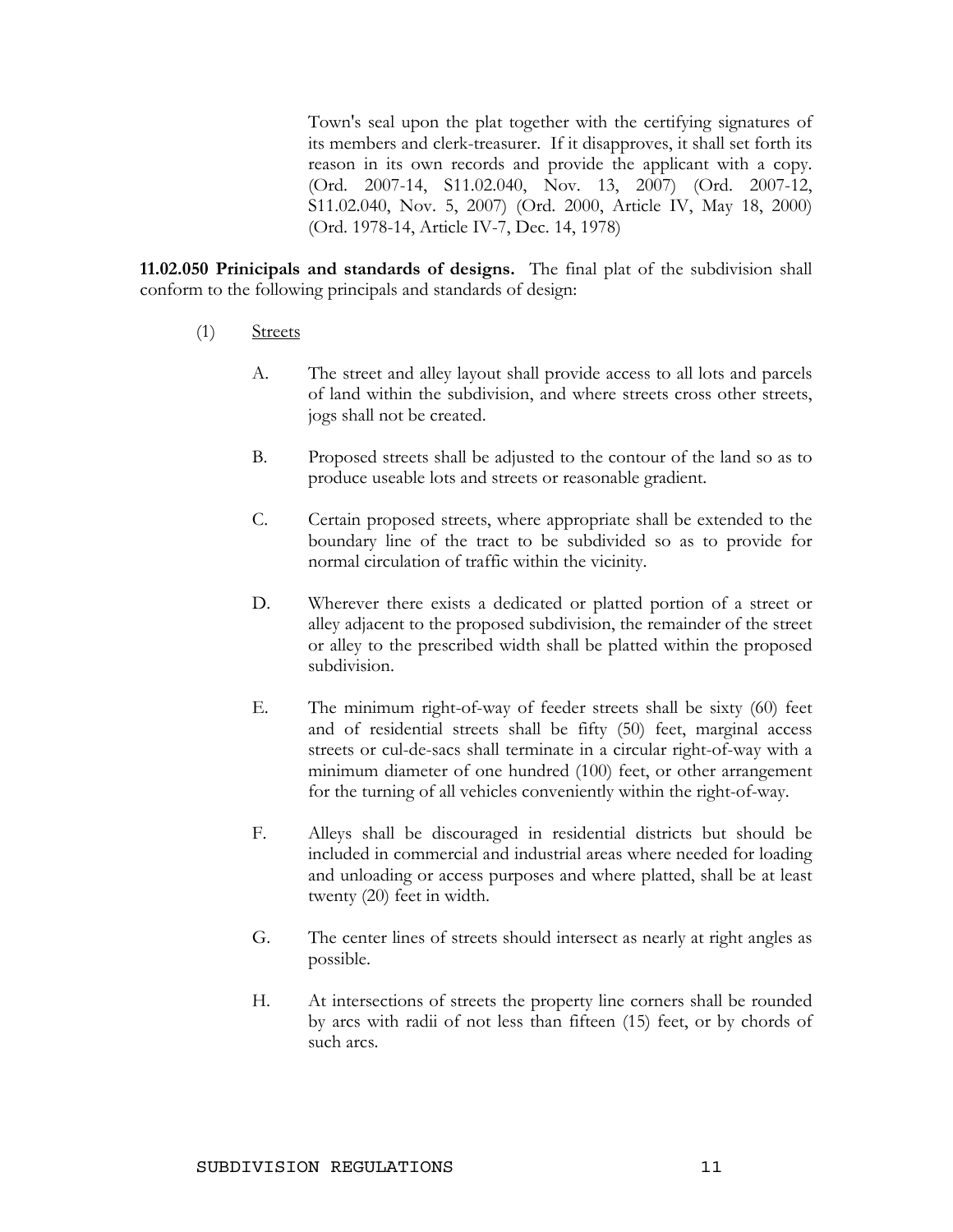- If the smaller angle of intersection of two (2) streets is less than sixty (60) degrees, the radius of the arc at the intersection of property lines I. shall be increased as deemed advisable by the Town Council.
- Intersections of more than two  $(2)$  streets at one point shall be  $\cdot$  $\alpha$  order.
- K. Where parkways or special types of streets are involved, the Town<br>Council may apply special standards to be followed in their design.
- Whenever the proposed subdivision contains or is adjacent to a Whenever the proposed subdivision contains or is adjacent to a<br>railroad right-of-way or a highway designated as a "Limited Access<br>Highway" by the appropriate highway authorities, provisions shall be L. manode fight of way of a highway designated as a "Enfined recess"<br>Highway" by the appropriate highway authorities, provisions shall be<br>made for Marginal Access Street, or a parallel street at a distance Fighway by the appropriate nighway additiontes, provisions shall be<br>made for Marginal Access Street, or a parallel street at a distance<br>acceptable for the appropriate use of the land between the highway acceptable for the appropriate<br>or railroad and such streets.
- Horizontal visibility on curved streets and vertical visibility on all streets must be maintained along the center lines as follows: M. streets must be maintained along the center lines as follows:
	- Arterial Streets Five Hundred (500) feet 2.
	- 2. Feeder Streets and Parkways Three Hundred (300) feet.
	- 3. Residential Streets One Hundred Fifty (150) feet.
- Curvature measured along the center line shall have <sup>a</sup> minimum radius as follows: N. radius as follows:
	- Arterial Streets Five Hundred (500) feet  $\ddot{\phantom{0}}$
	- Feeder and Parkways Three Hundred (300) feet 2.
	- Residential Streets Two Hundred (200) feet
- Between reversed curves on Arterial Streets there shall be <sup>a</sup> tangent of not less than one hundred (100) feet and on feeder and residential streets such tangent shall be not less than forty (40) feet.
- Maximum Grades:  $P_{\rm L}$  $\overline{1}$ 
	- Arterial Streets not greater than six (6) per cent. 2.
- Find the streets that streets and per cent.<br>
2. Feeder and Residential Streets and Alleys not greater than eight (8) per cent.
- The minimum grade of any street gutter shall not be less than three-tenths (3/10) (0.3) percent. (Ord. 2007-14, S11.02.050(1), Nov. 13,Q.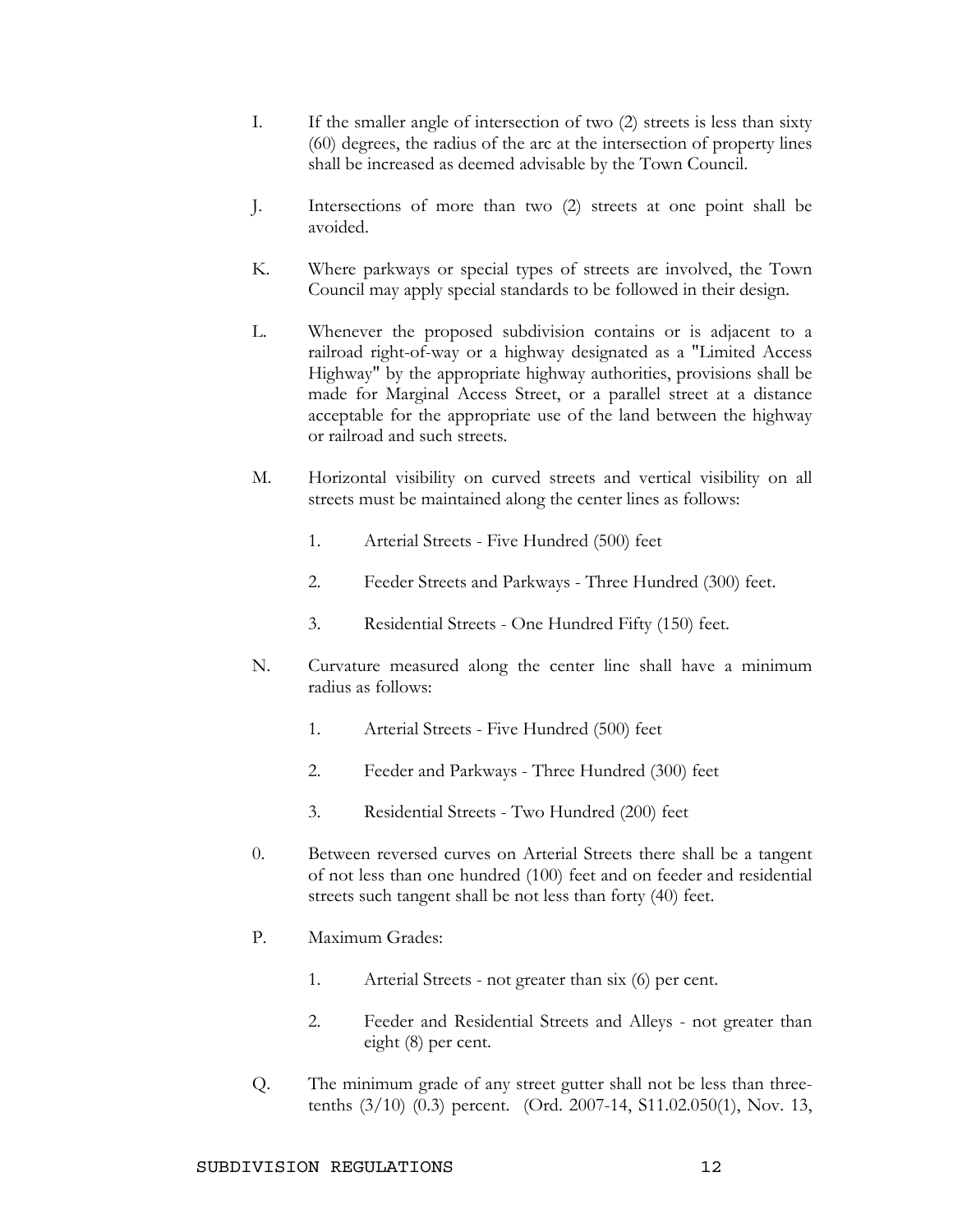(Ord. 2007-12, S11.02.050(1), Nov. 5, 2007) (Ord. 2000-4, pt. Ord. 2007-12, S11.02.050(1), Nov. 5, 2007) (Ord. 2000-4, pt.<br>V, May 18, 2000) (Ord. 1978-14, Article V-1, Dec. 14, 1978)

- expressed to the control<br>Blocks  $(2)$  $\frac{1}{4}$ 
	- products<br>Blocks should not exceed twelve hundred fifty (1.250) feet in length A. Blocks should not exceed twelve hundred fifty (1,250) unless approval obtained from the Dale Town Council.
	- Blocks shall be of sufficient width to permit two (2) tiers of lots of appropriate depth except where an interior street parallels <sup>a</sup> Limited **B.** Access Highway or an Arterial Street or a Railroad right-of-way. Access Highway or an Arterial Street or a Railroad right-of-way. (Ord. 2007-14, S11.02.050(2), Nov. 13, 2007) (Ord. 2007-12, S11.02.050(2), Nov. 5, 2007) (Ord. 2000-4, pt. Article V, May 18, 2000) (Ord. 1978-14, Article V-2, Dec. 14, 1978) Lots
- $(3)$  $\overline{A}$ 
	- A. All lots shall abut on a street or a place.
	- Side lines shall be at approximately right angles to straight streets and on radial lines on curved streets. Some variation from rule is on radial lines on curved streets. Some variation from rule is B. Side lines shall be at approximately right angles to straight streets on radial lines on curved streets. Some variation from ru permissible, but pointed or very irregular lots should be avoided.
	- Double frontage lots should not be platted, except that where desired along Arterial Streets, lots may face on an interior street and back on  $C_{\cdot}$ Bouble fromage folls should not be platted, except that where desired<br>along Arterial Streets, lots may face on an interior street and back on<br>such thoroughfares. In that event a planting strip for a screen at least the shall be provided along the back of the lot.<br>such thoroughfares. In that event a planting strip for a screen at least<br>twenty (20) feet in width shall be provided along the back of the lot.
	- Dimensions of lots shall be not less than seventy-five (75) feet in D. Dimensions of lots shall be not less than seventy-five (75) f width x ninety-six feet in (96) depth for single-family dwellings.
	- Corner residential lots shall be wider than normal in order to permit<br>
	appropriate setbacks from both streets. (Ord. 2007-14,  $E_{\rm L}$ EXECUTE ESSECTIVE SCHOOLS START DE WILL THAT HOTHER IN OTHER TO PETTING<br>
	S11.02.050(3), Nov. 13, 2007) (Ord. 2007-12, S11.02.030(3), Nov. 5, (Ord. 2007)<br>
	S11.02.050(3), Nov. 13, 2007) (Ord. 2007-12, S11.02.030(3), Nov. 5,<br>
	2007) (Ord. 2000-4, pt. Article V, May 18, 2000) (Ord. 1978-14, 2007) (Ord. 2000-4, pt. Article V, May 18, 2000) (Ord. 1978-14, Article V-3, Dec. 14, 1978) Easements

#### $(4)$ Laschi

Easements<br>Where alleys are not provided, easements for utilities shall be provided. Such<br>easements shall have minimum widths of twelve (12) feet, and where located Along lot lines, one-half the width shall be taken from each lot. Before determining the location of easements the plan shall be discussed with the determining the location of easements the plan shall be discussed with the determining the location of easements the plan shall be discussed with the local public utility companies to assure their proper placing for the installation of such services. (Ord. 2007-14, S11.02.050(4), Nov. 13, 2007) Fraction of such services. (Ord. 2007-14, S11.02.050(4), Nov. 13, 2007)<br>(Ord. 2007-12, S11.02.050(4), Nov. 5, 2007) (Ord. 2000-4, pt. Article V, May (Ord. 2007-12, S11.02.050(4), Nov. 5, 2007) (Ord. 2000-4, pt. Article V, May 2000) (Ord. 1978-14, Article V-4, Dec. 14, 1978)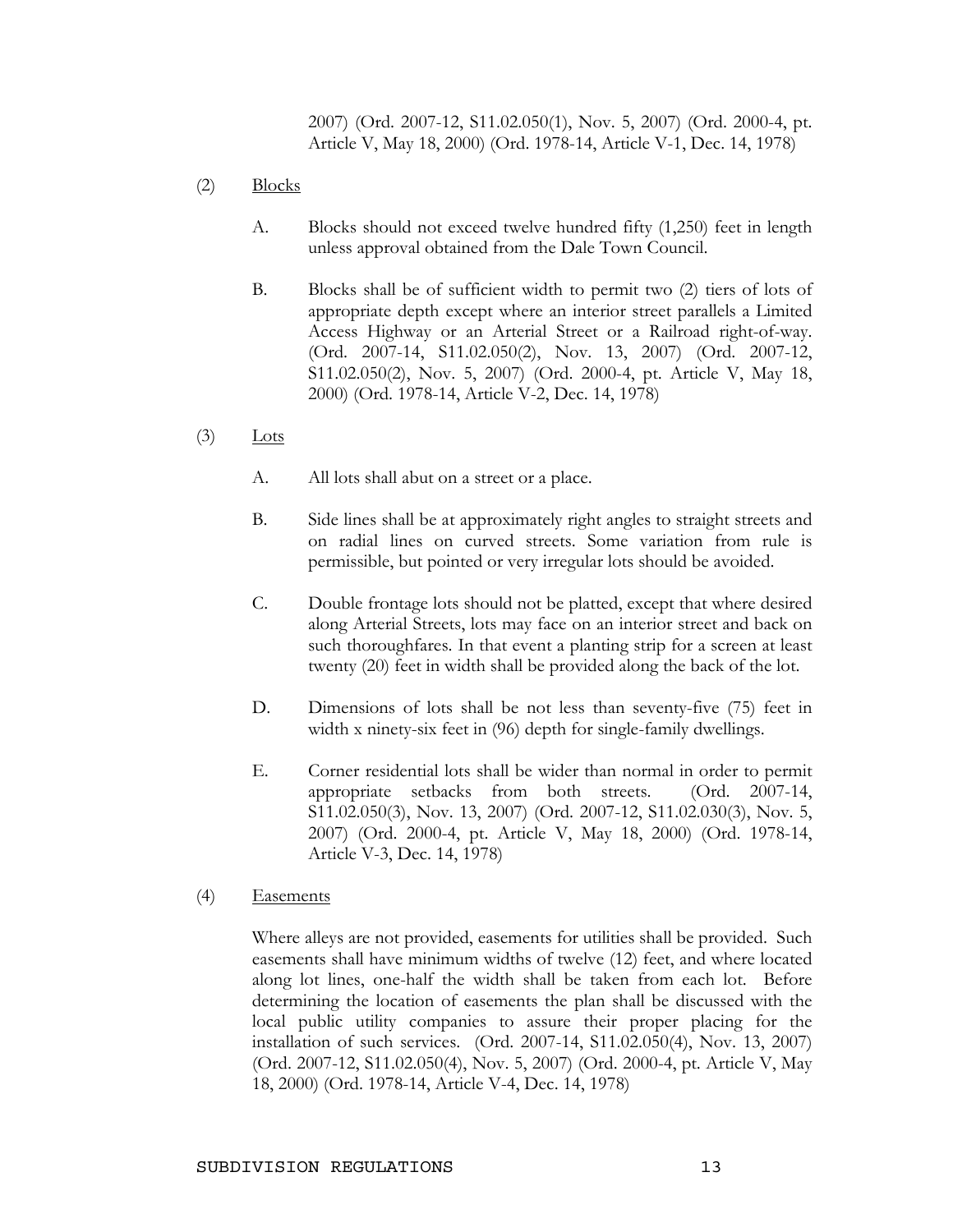### Buildings Setback Lines  $(5)$ <u>Dunumgs</u>

Minimum building setback lines will be in accordance with the Town's<br>Zoning Ordinance. (Ord. 2007-14, S11.02.050(5), Nov. 13, 2007) (Ord. Zoning Ordinance. (Ord. 2007-14, S11.02.050(5), Nov. 13, 2007) (Ord. 2007-12, S11.02.050(5), Nov. 5, 2007) (Ord. 2000-4, pt. Article V, May 18, 2000) (Ord. 1978-14, Article V-5, Dec. 14, 1978)

# **Standards of improvement.**  $\overline{\phantom{a}}$

- Monuments and Markers  $(1)$  $\frac{1}{4}$ 
	- Shall be placed so that the center of the pipe or parked point shall<br>coincide exactly with the intersection of lines to be marked, and shall A. be set so that the enter of the pipe of parked point shall<br>be set so that the top of the monument or marker is level with the be set so that the top of the monume<br>surface of the surrounding ground.
	- Monuments shall be set: **B.**  $\overline{1}$ 
		- At the intersection of all lines forming angles in the boundary<br>of the subdivision. of the subdivision.<br>2. At the intersection of street property lines.
		-
	- Markers shall be set:  $C_{\cdot}$  $\overline{1}$ 
		- At the beginning and ending of all curves along street<br>property lines.
		- property mes.<br>At all points where lot lines intersect curves, either front or 2. tear.<br>
		3. At all angles in property lines of lots. icai.
		-
		- 4. At all other lot corners.
	- Monuments shall be of stone, pre-cast concrete, or poured in place with minimum dimensions of four (4) inches by four (4) inches by D. with minimum dimensions of four  $(4)$  inches by four  $(4)$  inches by thirty  $(30)$  inches. They shall be marked on top with an iron or with minimum dimensions of four  $(y)$  includes by four  $(y)$  includes by thirty (30) inches. They shall be marked on top with an iron or copper dowel set flush with the top of the monument or deeply example of the monument or deeply<br>scored on top with a cross. Markers shall consist of iron pipes or scored on top with a cross. Markers shall consist of iron pipes or steel bars at least thirty (30) inches long, and not less than fivesteel bars at least thirty (30) inches long, and not less than fiveeighths  $(5/8)$  inch in diameter. (Ord. 2007-14, S11.02.060(1), Nov. 13, 2007) (Ord. 2007-12, S11.02.060(1), Nov. 5, 2007) (Ord. 2000-4, pt. Article VI, May 18, 2000) (Ord. 1978-14, Article VI-9-1, Dec. 14, 1978)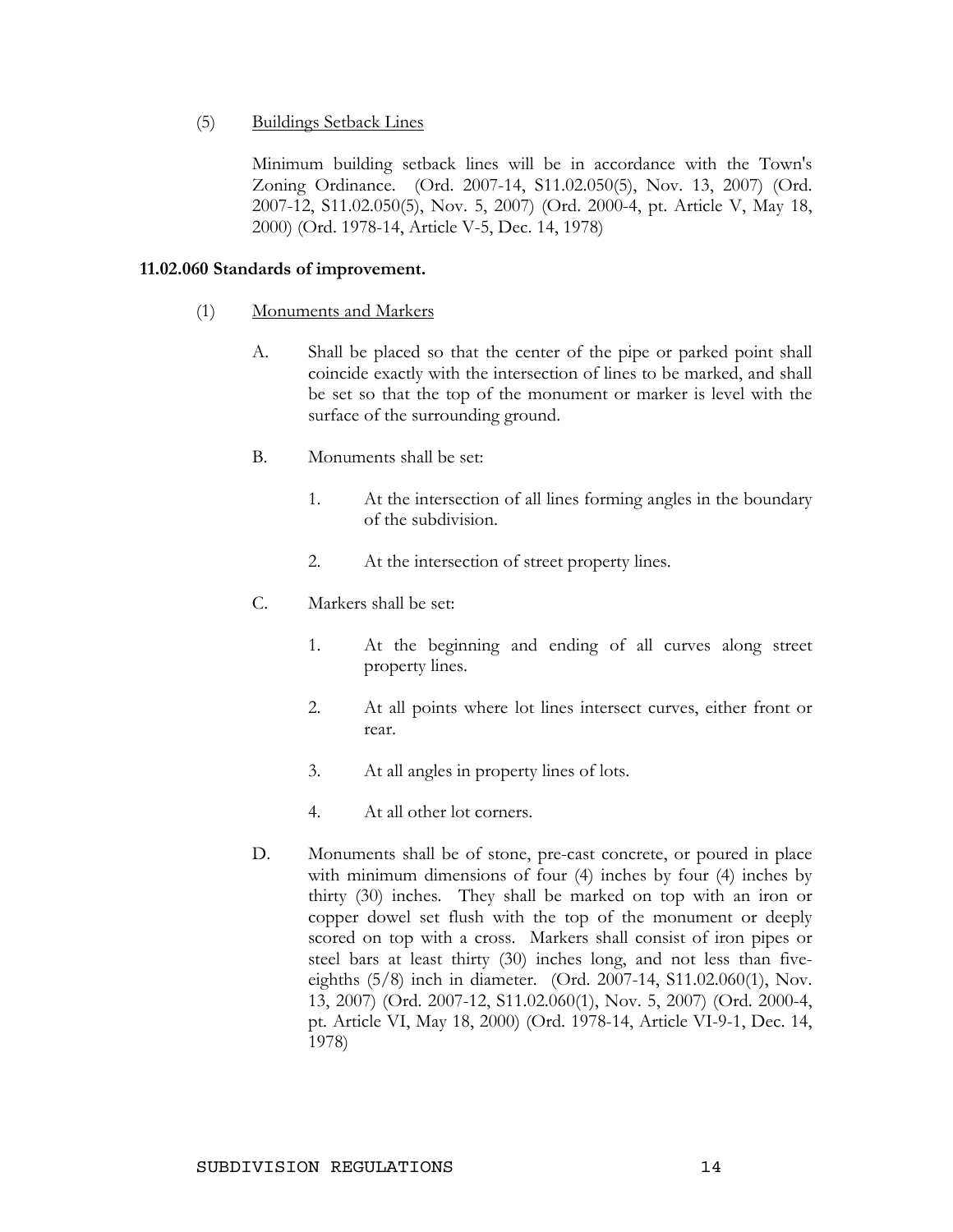### Streets  $(2)$ Streets

Streets (and alleys where provided) shall be completed to grades shown on<br>plans, profiles, and cross-sections prepared by the subdivider and approved plans, profiles, and cross-sections prepared<br>by the Dale Planning & Zoning Board.

 streets shall be graded, surfaced and improved to the dimensions required by the cross-sections and the work shall be performed in the following manner prescribed: In a subdivision proposed to be located within following manner prescribed: In a subdivision proposed to be located within following manner prescribed: In a subdivision proposed to be located within<br>the corporate limits of the Town, or in a subdivision not having a street or<br>streets as extensions of existing paved streets, the streets shall be a minimum width of twenty (20) feet, except that marginal access streets and<br>a minimum width of twenty (20) feet, except that marginal access streets and a minimum width of twenty (20) feet, except that marginal access streets and<br>cul-de-sacs may have a surfaced width of not less than twenty (20) feet. cul-de-sacs may have a surfaced width of not less than twenty (20) feet.<br>Alleys shall be surfaced a minimum of twelve (12) feet.

- Residential and/or Commercial Zoned Area: A. 1.
	- $\mathbf{1}$  Concrete:  $\sim$

concrete.<br>Six (6) inch compacted aggregate base, size to be determined Six (6) inch compacted aggregate base, size to be determined<br>by the Town Council, compacted with a minimum eight (8)<br>ton roller.

Residential Area-Six (6) inch portland cement, 5 bag<br>portland cement per cubic yard, with a minimum of 3,500 psi.

Fortland cement per cubic yard, with a minimum of 3,500 psi.<br>Commercial Area-Seven (7) inch Portland cement!, 5\_ bag<br>portland cement per cubic yard, with a minimum of 3,500 psi.

portaand center per cable yard, with a minimum of 5,500 psi.<br>Concrete to be reinforced with 6 X 6 X 10 wire mesh, and<br>control joints to be a minimum of fifteen (15) feet apart and concrete to be fer-<br>control joints to be<br>must be tarred.

 Asphalt:  $2.$ respirant.

Asphait.<br>Residential Area-Eight (8) inch compacted aggregate base. dential Area-Eight (8) inch compacted aggregate base,<br>to be determined by the Town Council, compacted with size to be determined by the Town<br>a minimum eight  $(8)$  ton roller.

a minimum eight (o) ton roner.<br>Commercial Area-Twelve (12) inch of compacted aggregate<br>base, size to be determined by the Town Council, compacted base, size to be determined by the Tows<br>with a minimum eight  $(8)$  ton roller. with a minimum eight  $(8)$  ton roller.<br>Two  $(2)$  inch hot asphaltic base course.

One and One-half  $(1 1/2)$  inch hot asphaltic surface course.

**or**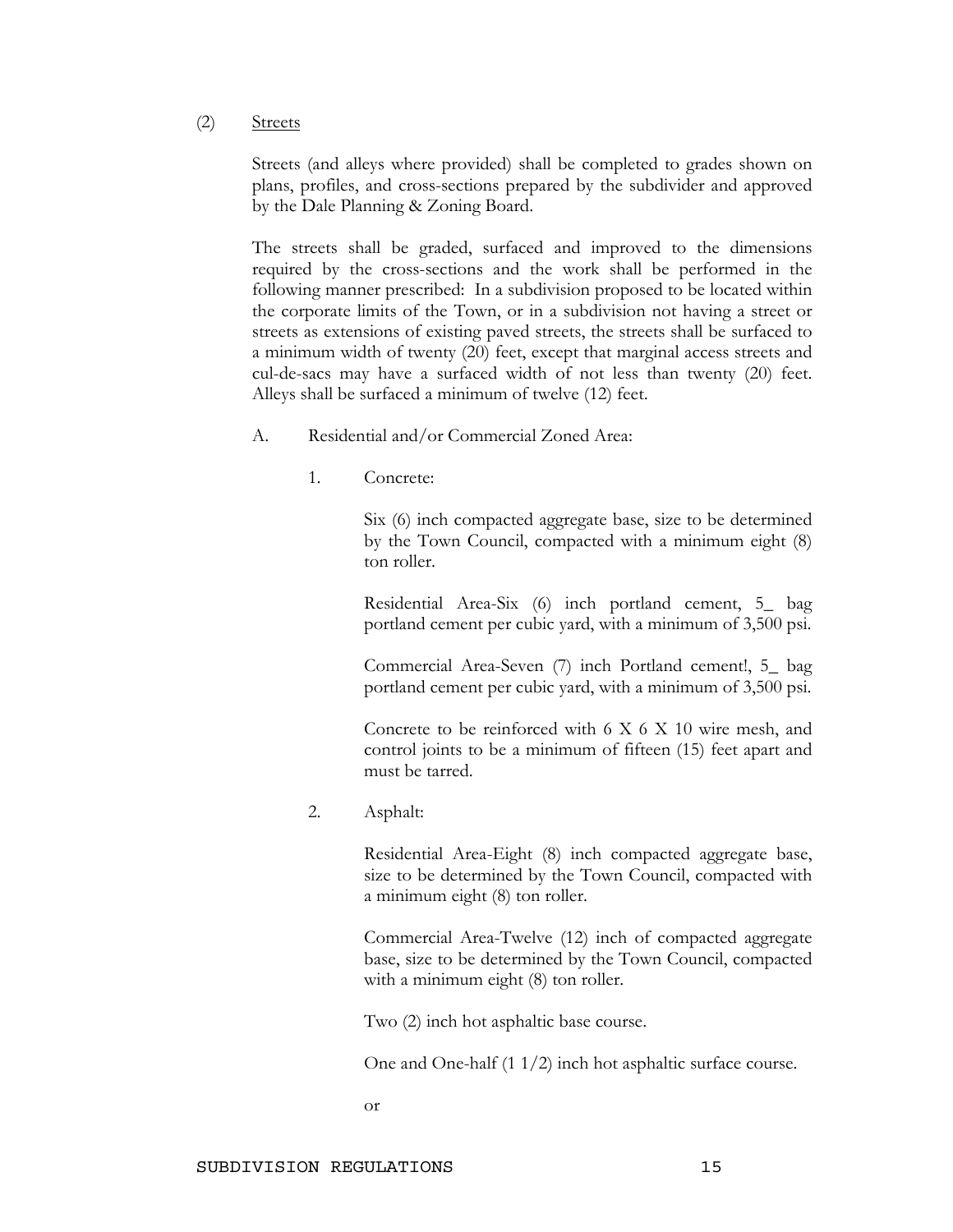Area-Seven and one-half (7 1/2) inch of full depth asphalt consisting of six (6) inch of HAC base and <sup>a</sup> depth asphalt consisting of six (6) inch of HA one and one-half  $(1 1/2)$  inch HAC surface.

Commercial Area-Nine and one-half  $(9 \frac{1}{2})$  inch full depth<br>asphalt consisting of eight  $(8)$  inch of HAC base and a one commercial treat twice and one half  $(9 \text{ m})$ <br>and one-half  $(1 \text{ 1/2})$  inch HAC surface.

### and one han (1172)<br>Industrial Zoned Area: **B.** 1.

 Concrete:  $1<sub>1</sub>$  $\sim$ 

 (6) inch compacted aggregate base, size to be determined by Town Council, compacted with aminimum eight (8) ton by Town Council, compacted with a minimum eight (8) ton roller.

Eight (8) inch portland cement, 5\_ bag portland cement per<br>cubic yard, with a minimum 3,500 psi.

Concrete to be reinforced with 6 X 6 X 10 wire mesh, and joints to be tarred.

 Asphalt:  $2.$ rtspriant.

 (14) inch of compacted aggregate base, size to be determined by the Town Council, rock to be compacted with determined by the Town Council, a minimum eight  $(8)$  ton roller.  $a$  minimum eight  $(8)$  ton roller.<br>Three  $(3)$  inch hot asphaltic base course.

One and a half  $(1 1/2)$  inch hot asphaltic surface.

 $\overline{C}$ 

 and ahalf (11 1/2) inch full depth asphalt consisting of ten (10) inch of hot asphaltic concrete base and one and <sup>a</sup> the venture at that  $(1\ 1/2)$  then tun<br>of ten (10) inch of hot asphaltic cone<br>half (1 1/2) hot asphaltic surface.

Frior to placing the street and alley surfaces, adequate subsurface drainage<br>for the street shall be provided by the subdivider. Sub-surface drainage pipe. for the street shall be provided by the subdivider. Sub-surface drainage pipe, tor the street shall be provided by the subdivider. Sub-strike dramage pipe,<br>when required, shall be coated corrugated pipe or a similar type not less than<br>twelve (12) inches in diameter approved by the Town Council. (Ord. twelve (12) inches in diameter approved by the Town Council. (Ord. 2007-14, S11.02.060(2), Nov. 13, 2007) (Ord. 2007-12, S11.02.060(2), Nov. 5, 2007) (Ord. 2000-4, pt. Article VI, May 18, 2000) (Ord. 1978-14, Article VI-9-2, Dec. 14, 1978)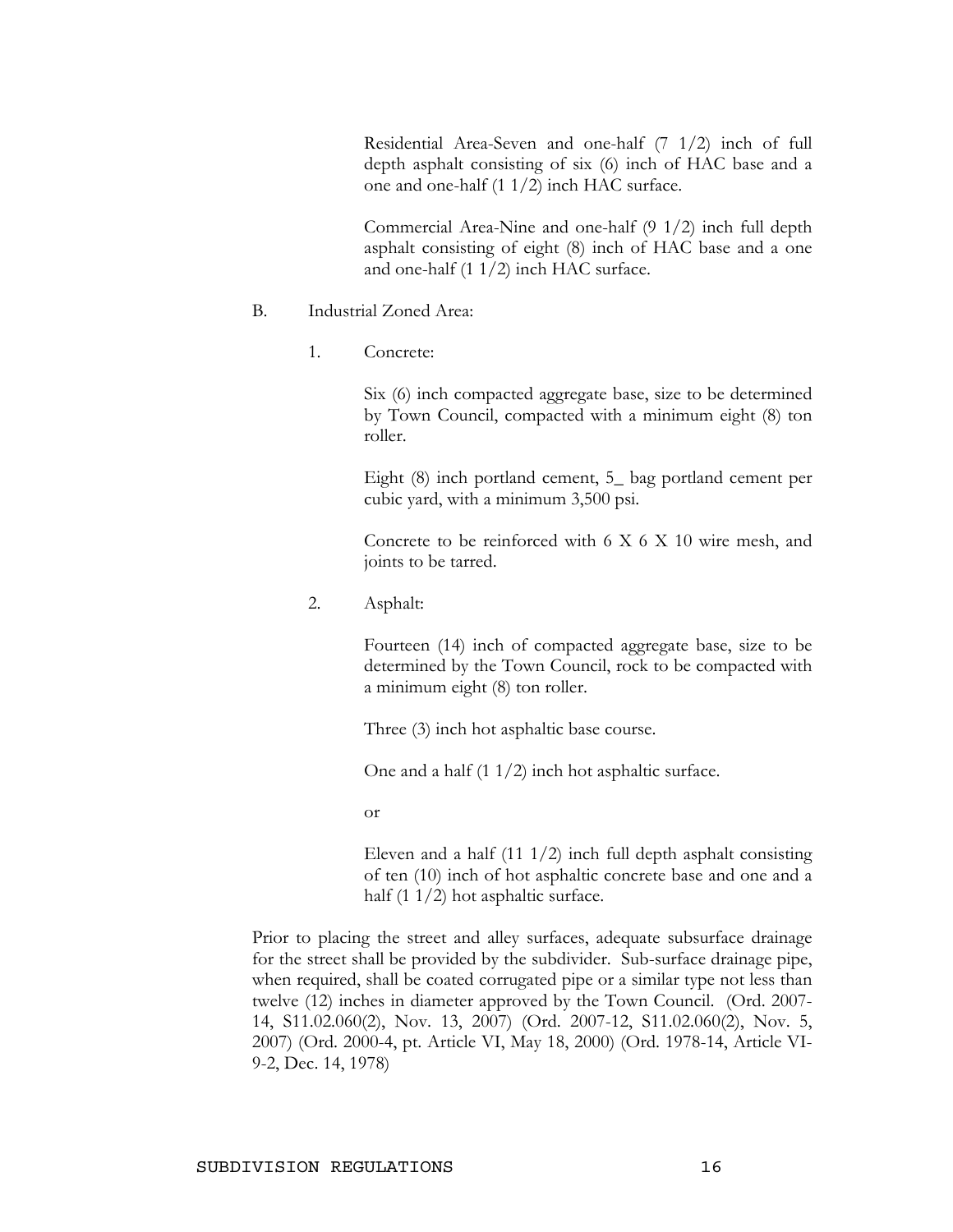### Sewers  $(3)$  $\frac{1}{2}$

The Subdivider shall provide the subdivision with a complete sanitary sewer<br>system, which shall connect with a sanitary outlet owned by the Town and approved by the proper state authority.

 plans for the installation of <sup>a</sup> sewer main supply system shall be prepared by the subdivider and approved by the Planning and Zoning Board. The plans for the installation of a sewer main supply system shall be prepared<br>by the subdivider and approved by the Planning and Zoning Board. The<br>plans shall show the plan location of the sewer main and appurtenances, size, plans shall show the plan location of the sewer main and appurtenances, size, plans shall show the plan location of the sewer main and appurentances, size, type and class of pipe. Upon completion of the sewer supply installation, the plans for such system as built shall be filed with the Town. (Ord. plans for such system as built shall be filed with the Town. (Ord. 2007-14, plans for such system as built shall be filed with the Town. (Ord. 2007-11,<br>S11.02.060(3), Nov. 13, 2007) (Ord. 2007-12, S11.02.060(3), Nov. 5, 2007)<br>(Ord. 2000-4, pt. Article VI, May 18, 2000) (Ord. 1978-14, Article VI-9-(Ord. 2000-4, pt. Article VI, May 18, 2000) (Ord. 1978-14, Article VI-9-3, Dec. 14, 1978)

Dec. 11, 127<br>Water  $(4)$  $\frac{W}{A}$ 

water<br>The subdivider shall provide the subdivision with a complete water main<br>supply system designed with fire hydrants for fire protection, which shall be rhe subdivider shan provide the subdivision with a complete water main<br>supply system designed with fire hydrants for fire protection, which shall be<br>connected to the Town's water supply system approved by the proper state supply system designed<br>connected to the Town's<br>regulatory authority.

 plans for the installation of <sup>a</sup> water main supply system shall be prepared by the subdivider and approved by the Planning and Zoning Board. The plans for the installation of a water main supply system shall be prepared<br>by the subdivider and approved by the Planning and Zoning Board. The<br>plans shall show the plan location of the water main and appurtenances, size, plans shall show the plan location of the water main and appurtenances, size, type and class of pipe. Upon the completion of the water supply installation, the plans for such system as built shall be filed with the Town Council. (Ord. 2007-14, S11.02.060(4), Nov. 13, 2007) (Ord. 2007-12, S11.02.060(4), Nov. 5, 2007) (Ord. 2000-4, pt. Article VI, May 18, 2000) (Ord. 1978-14, Article VI-9-4, Dec. 14, 1978)

Storm Drainage  $(5)$  $\frac{1}{2}$ 

The subdivider shall provide the subdivision with an adequate storm water<br>sewer system whenever curb and gutter is installed and whenever the ever system whenever curb and gutter is installed and whenever the evidence available to the Planning and Zoning indicates that the natural sewer system whenever can and gatter is instance and whenever the<br>evidence available to the Planning and Zoning indicates that the natural<br>surface drainage is inadequate. When surface drainage is adequate. for such surface drainage is inadequate. When surface drainage is adequate,<br>easements for such surface drainage shall be provided. (Ord. 2007-14, See is madequate. When surface dramage is adequate,<br>such surface dramage shall be provided. (Ord. 2007-14,<br>Nov. 13, 2007) (Ord. 2007-12, S11.02.060(5), Nov. 5, 2007) easements for such surface dramage shan be provided. (Ord. 2007-14, S11.02.060(5), Nov. 5, 2007)<br>S11.02.060(5), Nov. 13, 2007) (Ord. 2007-12, S11.02.060(5), Nov. 5, 2007)<br>(Ord. 2000-4, pt. Article VI. May 18, 2000) (Ord. 1 (Ord. 2000-4, pt. Article VI, May 18, 2000) (Ord. 1978-14, Article VI-9-5, Dec. 14, 1978)

Dee: 11, 1970*j*<br>Curb and Gutter  $(6)$  $\overline{a}$ 

In a subdivision proposed to have a street or streets which are extensions of<br>streets with curb and gutter, the Board of Planning and Zoning shall require If a subdivision proposed to have a street or streets which are extensions of<br>streets with curb and gutter, the Board of Planning and Zoning shall require<br>concrete curb and gutters on each side of the street surface. The c gutter shall be constructed according to the following specifications:<br>gutter shall be constructed according to the following specifications: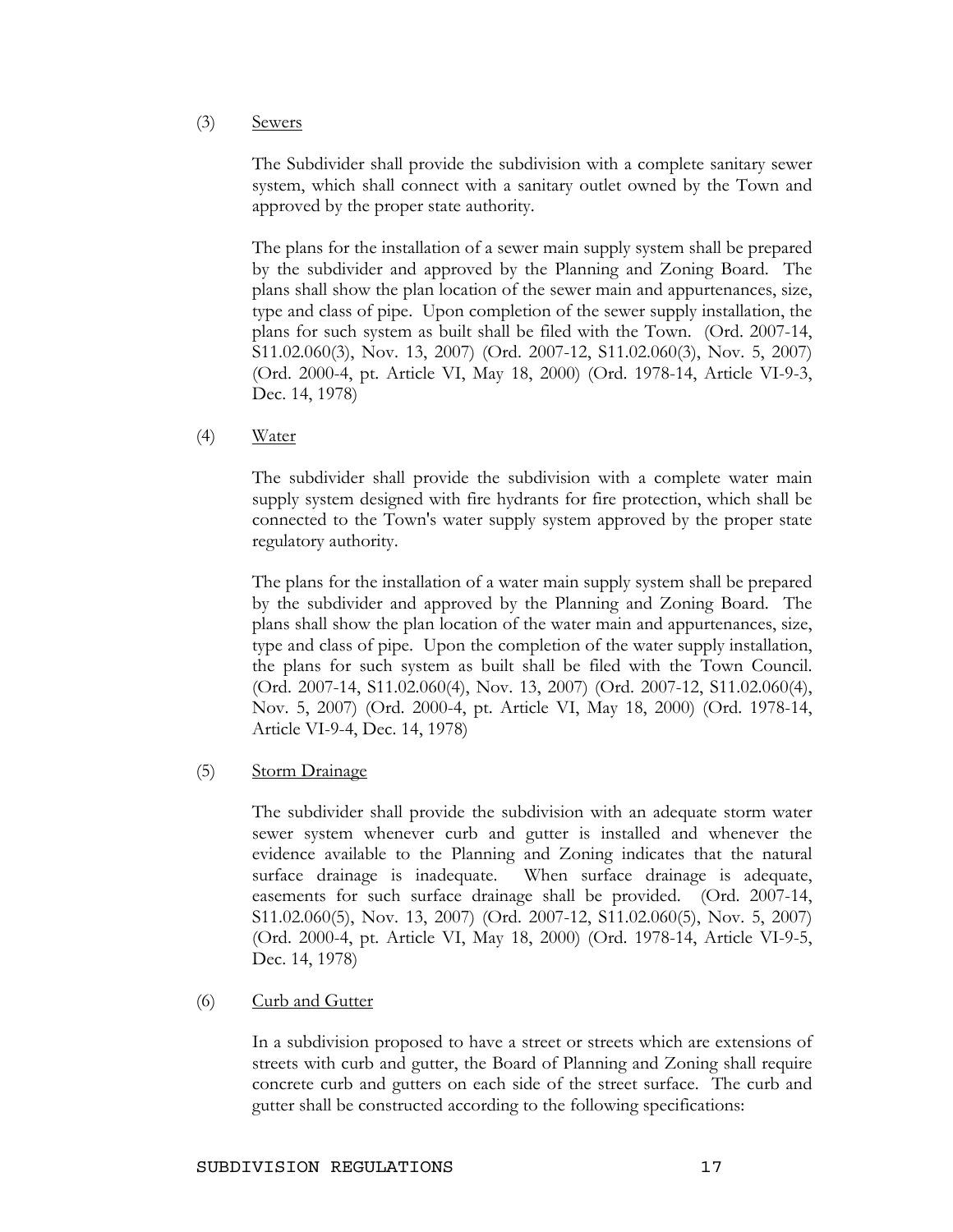- A. The base for the curb and gutter shall be well compacted on the existing base or grade.
- Existing base of gracie.<br>Detailed plans of curb and gutter will be submitted with the street  $B<sub>r</sub>$  $P<sub>1411</sub>$
- All concrete used in the curb and gutter shall meet the State Highway<br>Specifications for Class D concrete.  $C_{\cdot}$

 an acceptable type curb has been constructed within <sup>a</sup> part of a block any new curb construction within said block shall match the existing section as to type can has been constructed within a part of<br>existing section as to type. (Ord. 2007-14, S11.02.060(6), Nov. 13, existing section as to type. (Ord. 2007-14,  $$11.02.060(6)$ , Nov. 13, 2007) (Ord. 2007-12, S11.02.060(6), Nov. 5, 2007) (Ord. 2000-4, pt.<br>Article VI, May 18, 2000) (Ord. 1978-14, Article VI-9-6, Dec. 14,

 Sidewalks  $(7)$ <u>Side walks</u>

<u>sidewalks</u><br>Sidewalks may be required to be constructed in a subdivision when the Sidewalks may be required to be constructed in a subdivision when the Planning and Zoning Board shall determine that anticipated pedestrian traffic may warrant such installation.

 sidewalks are required, they shall be constructed of Portland Cement Concrete at least four (4) inches thick and five (5) feet wide and placed one (1) foot from the street property line. (Ord. 2007-14, S11.02.060(7), Nov. 13, (1) foot from the street property line. (Ord. 2007-14,  $$11.02.060(7)$ , Nov. 13, (1) 100t hom the street property line. (Ord. 2007-14, 311.02.000(7), 1<br>2007) (Ord. 2007-12, S11.02.060(7), Nov. 5, 2007) (Ord. 2000-4, pt<br>VI. May 18, 2000) (Ord. 1978-14, Article VI-9-7, Dec. 14, 1978)

v1, may 10, 2000)<br>Street Signs  $(8)$  $\frac{1}{\sqrt{2}}$ 

The Subdivider shall provide subdivision with standard Town street signs at<br>the intersection of all streets. (Ord. 2007-14, S11.02.060(8), Nov. 13, 2007) the intersection of all streets. (Ord. 2007-14, S11.02.060(8), Nov. 13, 2007) 2007-12, S11.02.060(8), Nov. 5, 2007) (Ord. 2000-4, pt. Article VI, May 2007-12, S11.02.060(8), Nov. 5, 2007) 18, 2007-12, S11.02.060(8), Nov. 5, 2007) (Ord. 2000-4, pt. 18, 2000) (Ord. 1978-14, Article VI-9-8, Dec. 14, 1978)

**Imay** 10, 2000) (Ord. 1970 11, Trider v190, Dec. 11, 1970)<br> **I1.02.070 Improvement credit procedure.** Improvements required in 11.02.060 of this<br>
Chapter to be installed by the subdivider, which are of a public utility na Chapter to be installed by the subdivider, which are of a public utility nature - specifically sections three  $(3)$ , four  $(4)$ , and five  $(5)$  thereof - may provide benefits to other properties in Enapter to be instanct by the subdivided, which are of a public dumy haddle - specifically sections three  $(3)$ , four  $(4)$ , and five  $(5)$  thereof - may provide benefits to other properties in the vicinity of the land to cross or adjoin other properties and can be used by such properties, the subdivider and the cross or adjoin other properties and can be used by such properties, the subdivider and the Town may by contract agree that upon construction or use of the installation made by the<br>Town may by contract agree that upon construction or use of the installation made by the subdivider by ontract agree that upon construction or use of the installation made by the<br>subdivider by others, within a period of ten (10) years following their installation, the new user or users shall pay to the Town a fee in an amount agreed upon by the subdivider and<br>user or users shall pay to the Town a fee in an amount agreed upon by the subdivider and the Town, the amount of such fee to be credited to and paid to the subdivider. (Ord. 2007-<br>the Town, the amount of such fee to be credited to and paid to the subdivider. (Ord. 2007the Town, the amount of such fee to be credited to and paid to the subdivider. (Ord. 2007-14, S11.02.070, Nov. 13, 2007) (Ord. 2007-12, S11.02.070, Nov. 5, 2007) (Ord. 2000-4, Article VII, May 18, 2000) (Ord. 1978-14, Article VII-10, Dec. 14, 1978)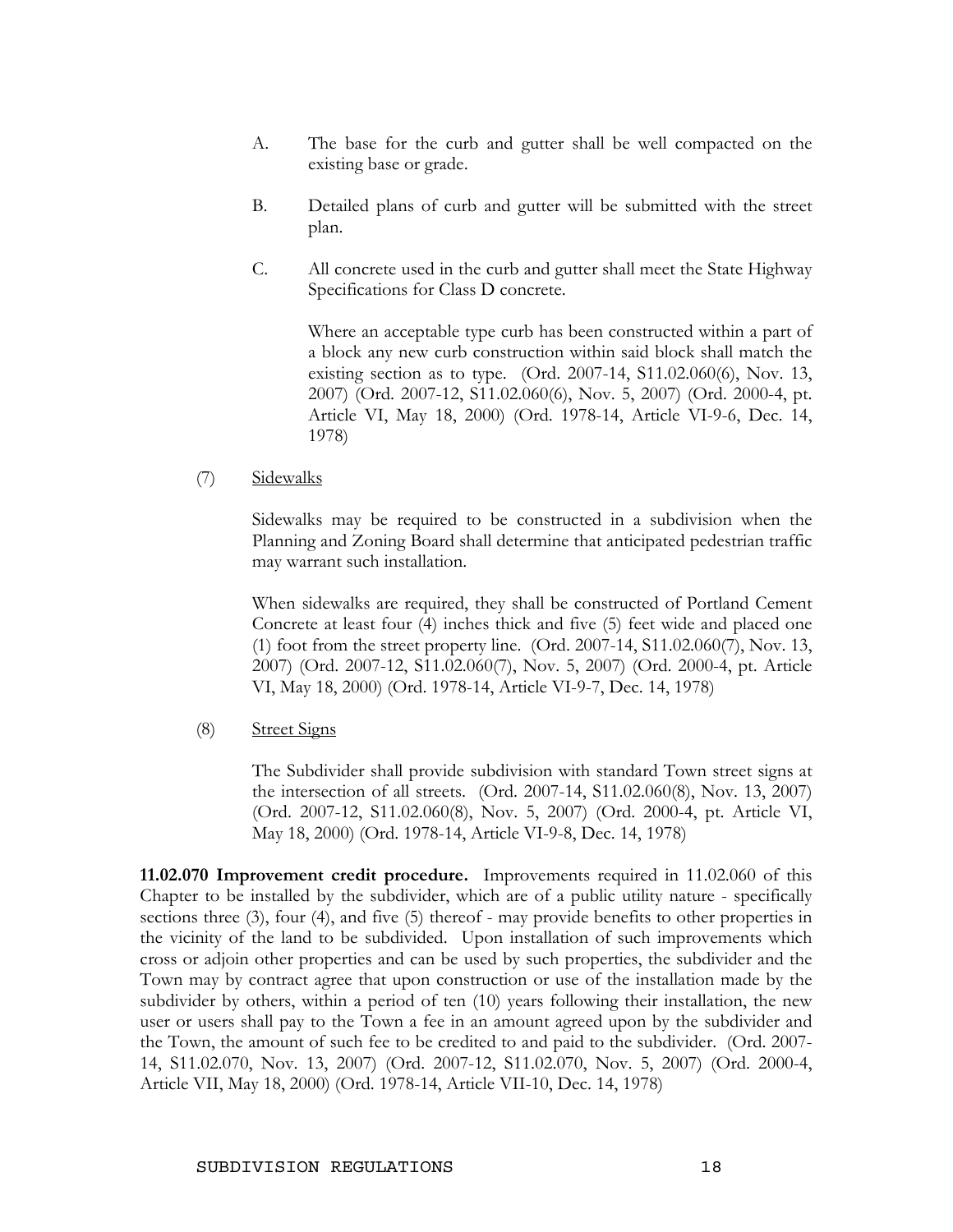**Plat certificates.** The following form shall be used in final plats: wing tonn snan

CERTIFICATE<br>UNDER AUTHORITY PROVIDED BY CHAPTER 174- ACTS OF 1947, ENACTED UNDER AUTHORITY PROVIDED BY CHAPTER 174- ACTS OF 1947, ENACTED<br>BY THE GENERAL ASSEMBLY OF THE STATE OF INDIANA, AND ALL ACTS<br>AMENDATORY THERETO. AND AN ORDINANCE ADOPTED BY THE TOWN FT THE GENERAL ASSEMBLY OF THE STATE OF INDIANA, AND ALL ACTS<br>AMENDATORY THERETO, AND AN ORDINANCE ADOPTED BY THE TOWN<br>COUNCIL OF THE TOWN OF DALE. INDIANA. THIS PLAT WAS GIVEN AMERICAL OF THE TOWN OF DALE, INDIANA, THE TOWN OF DALE, AS FOLLOWS: APPROVAL BY THE TOWN OF DALE, AS FOLLOWS:

by the Town Council of the Town of Dale, Indiana, at <sup>a</sup> meeting held \_\_\_\_\_\_\_\_\_\_\_\_\_\_\_\_\_\_\_\_\_\_\_\_\_\_\_\_\_\_\_\_, 20\_\_\_\_\_\_. TOWN

TOWN OF DALE, INDIANA<br>TOWN COUNCIL  $I$ UWIN COUNCIL

 $\overline{\phantom{a}}$ 

 $\overline{\phantom{a}}$ 

 $\overline{\phantom{a}}$ 

 $\overline{\phantom{a}}$ 

 $\blacksquare$ 

Clerk-Treasurer

 final plat submitted to the Town Council for approval shall carry <sup>a</sup> certificate signed by a Registered Professional Engineer or Land Surveyor in substantially the following form: a Registered Professional Engineer or Land Surveyor in substantially the following form:

 \_\_\_\_\_\_\_\_\_\_\_\_\_\_\_\_\_\_\_\_\_\_\_\_\_\_\_\_, hereby certify that <sup>I</sup> am <sup>a</sup> Professional  $\mathbf{I}$ I<br>
Engineer (or a Registered Land Surveyor), Licensed in compliance with the laws of<br>
the State of Indiana: that this plat correctly represents a survey completed by me on  $\frac{1}{20}$  a Registered Eand Surveyor), Electrical in complements with the laws of the State of Indiana; that this plat correctly represents a survey completed by me on  $\cdot$  20  $\cdot$ ; that all the monuments shown thereon a  $\frac{1}{100}$ ,  $\frac{1}{20}$ ,  $\frac{1}{20}$ ,  $\frac{1}{100}$ , size, type and material are accurately shown.  $\sum_{i=1}^{n}$ 

**SEAL** 

(Signature)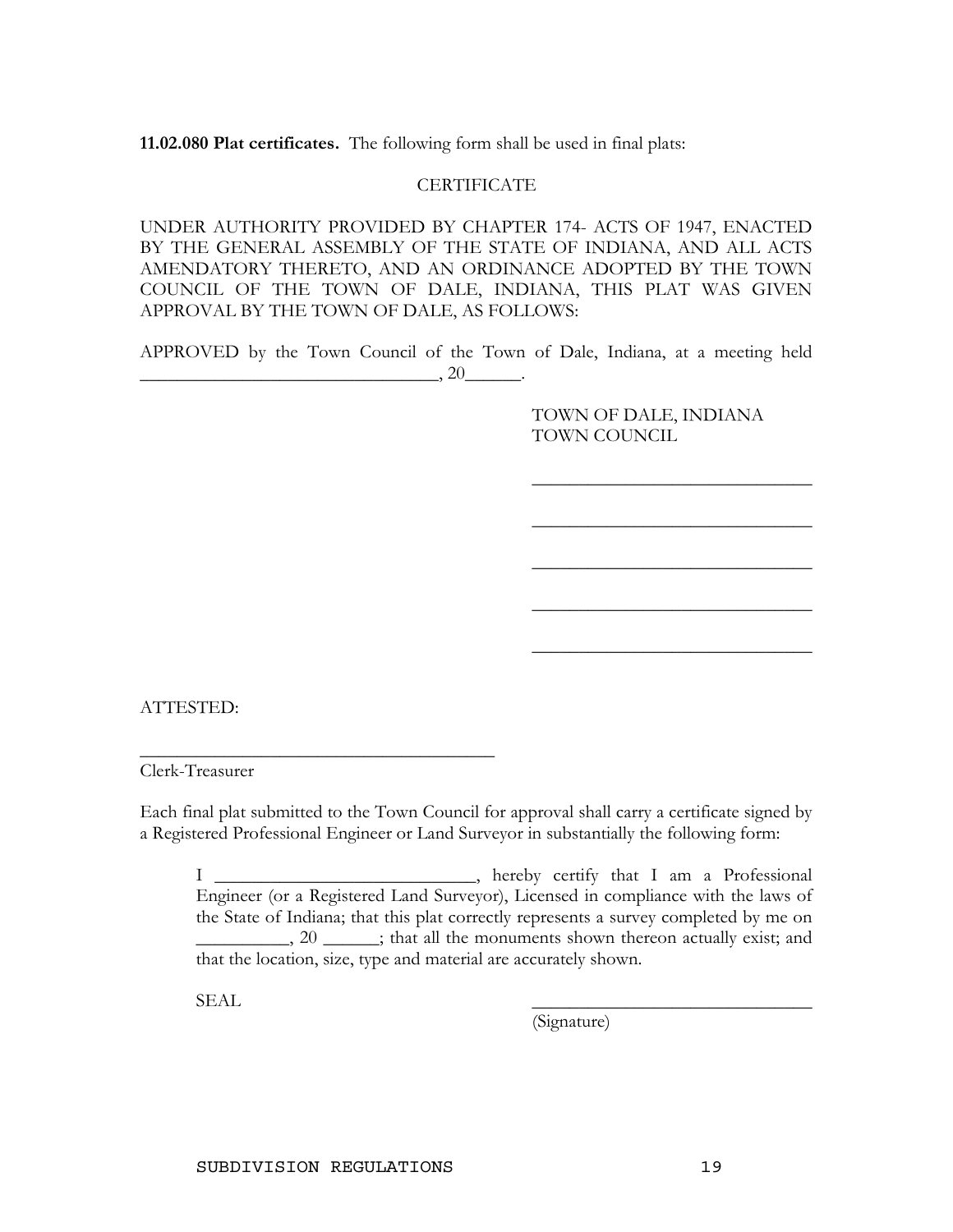final plat submitted to the Town Council for approval shall carry <sup>a</sup> deed of dedication in substantially the following form: in substantially the following form:

the undersigned and the undersigned and the undersigned and the undersigned and  $\alpha$ . owners of the real estate We the undersigned and described herein, do hereby certify that we have laid off, platted and shown and described herein, do hereby certify that we have laid off, platted and subdivided, and do hereby lay off, plat and subdivide, said real estate in accordance shown and desensed in<br>subdivided, and do herel<br>with the within plat.

 subdivision shall be known and designated as \_\_\_\_\_\_\_\_\_\_\_\_\_\_\_\_\_\_\_\_\_ an addition to \_\_\_\_\_\_\_\_\_\_\_\_\_\_\_\_\_\_\_\_\_\_\_\_\_\_\_\_\_\_\_\_\_\_\_\_\_\_\_\_\_\_\_\_\_. All streets andalleys shown and notheretobefore dedicated, are hereby dedicated to the public. Front

 and side yard buildings setback lines are hereby established as shown on this plat, between which lines and the property lines of the street, there shall be erected Front and side yard buildings setback line<br>plat, between which lines and the property<br>or maintained no building or structure.

 are strips of ground \_\_\_\_\_\_\_\_\_\_\_\_\_\_\_\_\_\_\_\_\_\_ feet (\_\_\_\_\_\_\_\_í) in width as shown on this plat and marked ìEasementî, reserved for the use of public utilities for the installation of water and sewer mains, poles, ducts, lines and wires, subject at the installation of water and sewer mains, poles, ducts, lines and wires, subject at all times to the proper authorities and to the easement herein reserved. No<br>all times to the proper authorities and to the easement herein reserved. No permanent or other structures are to be erected or maintained upon said strips of permanent or other structures are to be erected or maintained upon said strips of land, but owners of lots in this subdivision shall take their titles subject to the rights<br>and, but owners of lots in this subdivision shall take their titles subject to the rights permanent of other structured.<br>land, but owners of lots is<br>of the public utilities. of the public utilities.

 dedications and protective covenants, or private restrictions, would be inserted here upon the subdivider's initiative or the recommendations of the Town Counciliant determines and protective covenants, or private restrictions, would be<br>inserted here upon the subdivider's initiative or the recommendations of the Town<br>Council: important provisions are those specifying the us property and, in the case of residential use, the minimum habitable floor area.) property and, in the case of residential use, the minimum habitable floor area.)

Froperty and, in the case of restatential use, the minimum nabriable hoor area.)<br>The foregoing covenants, (or restrictions), are to run with the land and shall be<br>binding on all parties and all persons claiming under them (a fifteen year period issuggested), at which time said covenants, (or restrictions), shall(a fifteen year period is suggested), at which time said covenants, (or restrictions), (a meeting period is suggested), at which time said covenants, (or restrictions),<br>shall be automatically extended for successive periods of ten (10) years unless<br>changed by vote of a majority of the then owners of the buil  $t$  changed by vote of a majority of the then owners of the building sites covered by these covenants, or restrictions, in whole or part. Invalidation of any one of the forgoing covenants, or restrictions, in whole or part. Invalidation of any one of the forgoing covenants or restrictions, by judgment or court order shall in no way affect ance covenants, or restrictions, in whole or part. Invandation or any one or the original forgoing covenants or restrictions, by judgment or court order shall in no way affect any of the other covenants or restrictions, wh